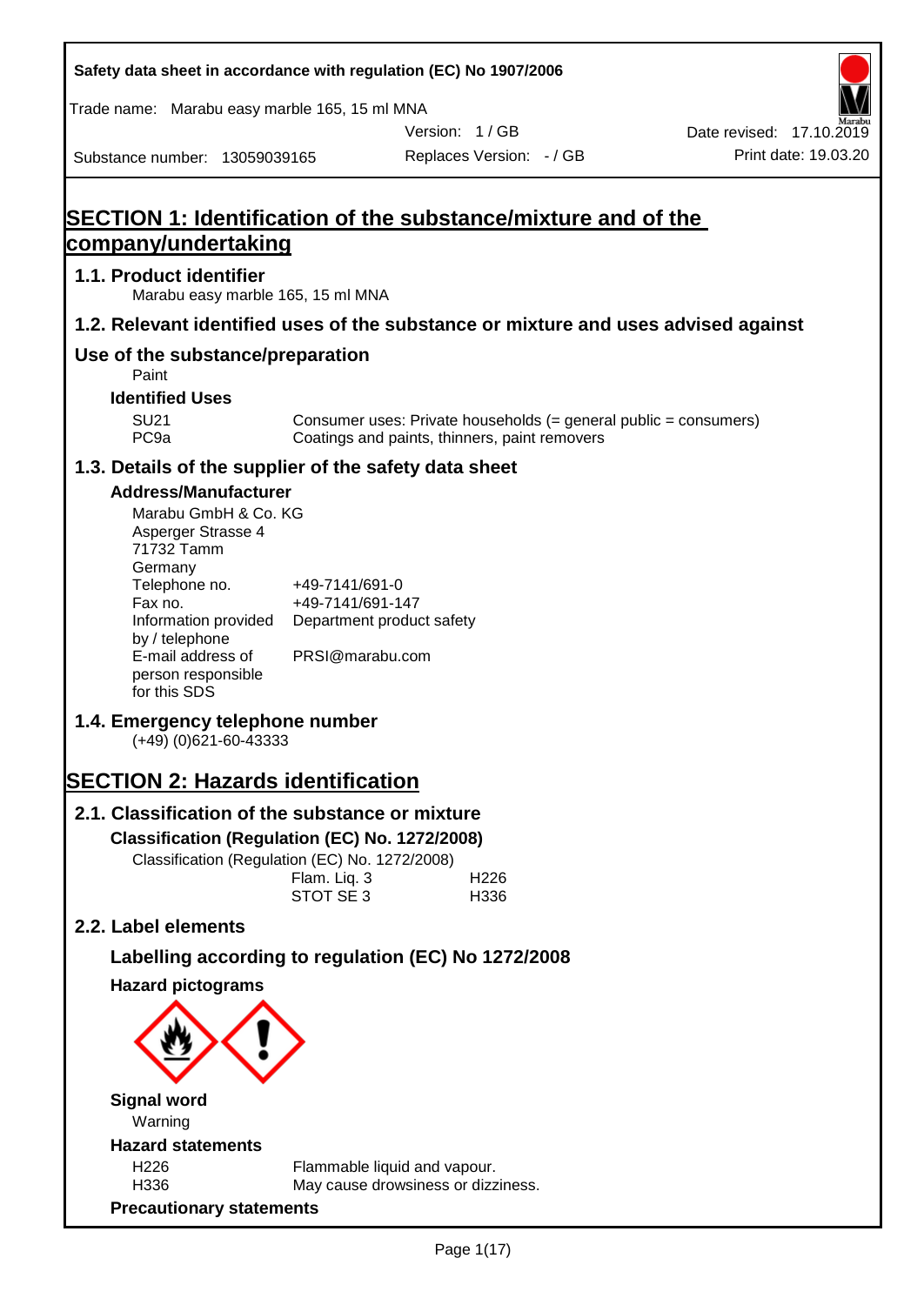| Safety data sheet in accordance with regulation (EC) No 1907/2006               |                                                       |               |                  |                          |      |                                                                           |
|---------------------------------------------------------------------------------|-------------------------------------------------------|---------------|------------------|--------------------------|------|---------------------------------------------------------------------------|
| Trade name: Marabu easy marble 165, 15 ml MNA                                   |                                                       |               |                  |                          |      |                                                                           |
|                                                                                 |                                                       | Version: 1/GB |                  |                          |      | Date revised: 17.10.2019                                                  |
| Substance number: 13059039165                                                   |                                                       |               |                  | Replaces Version: - / GB |      | Print date: 19.03.20                                                      |
| P <sub>101</sub>                                                                |                                                       |               |                  |                          |      | If medical advice is needed, have product container or label at hand.     |
| P102<br>P210                                                                    | Keep out of reach of children.                        |               |                  |                          |      | Keep away from heat, hot surfaces, sparks, open flames and other ignition |
|                                                                                 | sources. No smoking.                                  |               |                  |                          |      |                                                                           |
| P <sub>271</sub>                                                                | Use only outdoors or in a well-ventilated area.       |               |                  |                          |      |                                                                           |
| P405                                                                            | Store locked up.                                      |               |                  |                          |      |                                                                           |
| P501.9                                                                          | Dispose of contents / container as problematic waste. |               |                  |                          |      |                                                                           |
| Hazardous component(s) to be indicated on label (Regulation (EC) No. 1272/2008) |                                                       |               |                  |                          |      |                                                                           |
| contains                                                                        | 2-Methoxy-1-methylethyl acetate; 1-Methoxy-2-propanol |               |                  |                          |      | Hydrocarbons, C9-C11, n-alkanes, isoalkanes, cyclics, < 2% aromatics;     |
| 2.3. Other hazards                                                              |                                                       |               |                  |                          |      |                                                                           |
| No special hazards have to be mentioned.                                        |                                                       |               |                  |                          |      |                                                                           |
|                                                                                 |                                                       |               |                  |                          |      |                                                                           |
| <b>SECTION 3: Composition/information on ingredients</b>                        |                                                       |               |                  |                          |      |                                                                           |
| 3.2. Mixtures                                                                   |                                                       |               |                  |                          |      |                                                                           |
| <b>Chemical characterization</b>                                                |                                                       |               |                  |                          |      |                                                                           |
| Paint based on alkyd resins and on solvents                                     |                                                       |               |                  |                          |      |                                                                           |
| <b>Hazardous ingredients</b>                                                    |                                                       |               |                  |                          |      |                                                                           |
| 1-Methoxy-2-propanol                                                            |                                                       |               |                  |                          |      |                                                                           |
| CAS No.                                                                         | 107-98-2                                              |               |                  |                          |      |                                                                           |
| EINECS no.                                                                      | 203-539-1                                             |               |                  |                          |      |                                                                           |
| Registration no.                                                                | 01-2119457435-35                                      |               |                  |                          |      |                                                                           |
| Concentration                                                                   | $>=$                                                  | 25            | $\lt$            | 50                       | $\%$ |                                                                           |
| Classification (Regulation (EC) No. 1272/2008)                                  |                                                       |               |                  |                          |      |                                                                           |
|                                                                                 | STOT SE 3                                             |               | H336             |                          |      |                                                                           |
|                                                                                 | Flam. Liq. 3                                          |               | H <sub>226</sub> |                          |      |                                                                           |
|                                                                                 |                                                       |               |                  |                          |      |                                                                           |
| 2-Methoxy-1-methylethyl acetate<br>CAS No.                                      | 108-65-6                                              |               |                  |                          |      |                                                                           |
| EINECS no.                                                                      | 203-603-9                                             |               |                  |                          |      |                                                                           |
| Registration no.                                                                | 01-2119475791-29                                      |               |                  |                          |      |                                                                           |
| Concentration                                                                   | $>=$                                                  | 10            | $\prec$          | 20                       | %    |                                                                           |
| Classification (Regulation (EC) No. 1272/2008)                                  |                                                       |               |                  |                          |      |                                                                           |
|                                                                                 | Flam. Liq. 3                                          |               | H <sub>226</sub> |                          |      |                                                                           |
|                                                                                 | STOT SE 3                                             |               | H336             |                          |      |                                                                           |
|                                                                                 |                                                       |               |                  |                          |      |                                                                           |
| Hydrocarbons, C9-C11, n-alkanes, isoalkanes, cyclics, < 2% aromatics            |                                                       |               |                  |                          |      |                                                                           |
| CAS No.<br>EINECS no.                                                           | 64742-48-9                                            |               |                  |                          |      |                                                                           |
| Registration no.                                                                | 265-150-3<br>01-2119463258-33 (LIST NUMBER 919-857-5) |               |                  |                          |      |                                                                           |
| Concentration                                                                   | $>=$                                                  | 10            | $\lt$            | 20                       | %    |                                                                           |
|                                                                                 |                                                       |               |                  |                          |      |                                                                           |
| Classification (Regulation (EC) No. 1272/2008)                                  | Asp. Tox. 1                                           |               | H304             |                          |      |                                                                           |
|                                                                                 | Flam. Liq. 3                                          |               | H <sub>226</sub> |                          |      |                                                                           |
|                                                                                 | STOT SE 3                                             |               | H336             |                          |      |                                                                           |
|                                                                                 |                                                       |               | <b>EUH066</b>    |                          |      |                                                                           |
|                                                                                 |                                                       |               |                  |                          |      |                                                                           |
| 2-Butoxyethyl acetate                                                           |                                                       |               |                  |                          |      |                                                                           |
| CAS No.                                                                         | 112-07-2                                              |               |                  |                          |      |                                                                           |
| EINECS no.                                                                      | 203-933-3                                             |               |                  |                          |      |                                                                           |

Г

 $\overline{\mathbf{1}}$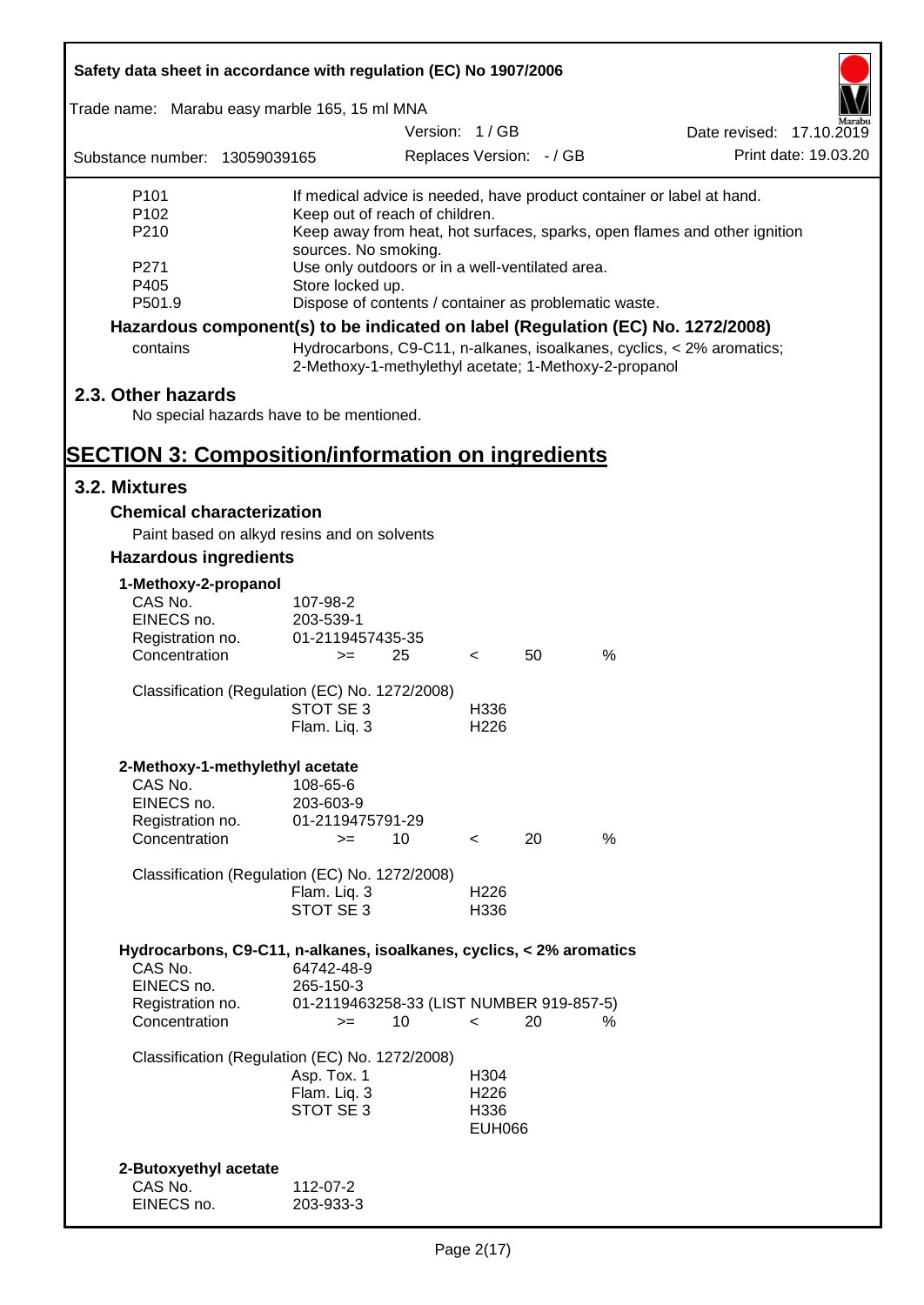# **Safety data sheet in accordance with regulation (EC) No 1907/2006** Substance number: 13059039165 Version: 1 / GB Replaces Version:  $-$  / GB Print date: 19.03.20 Date revised: 17.10.2019 Trade name: Marabu easy marble 165, 15 ml MNA Registration no. 01-2119475112-47  $\text{Concentration}$   $\geq$  1 < 10 % Classification (Regulation (EC) No. 1272/2008) Acute Tox. 4 H332 Acute Tox. 4 H312 Acute Tox. 4 H302 **2-Methoxypropanol** CAS No. 1589-47-5 EINECS no. 216-455-5  $\text{Concentration}$   $\rightarrow$  0.1 < 0.3 % Classification (Regulation (EC) No. 1272/2008) Skin Irrit. 2 H315 STOT SE 3 H335 Repr. 1B H360D Flam. Liq. 3 H226 Eye Dam. 1 H318

# **SECTION 4: First aid measures**

## **4.1. Description of first aid measures**

#### **General information**

In all cases of doubt, or when symptoms persist, seek medical attention. Never give anything by mouth to an unconscious person. If unconscious place in recovery position and seek medical advice.

#### **After inhalation**

Remove to fresh air, keep patient warm and at rest. If breathing is irregular or stopped, administer artificial respiration.

#### **After skin contact**

Remove contaminated clothing. Wash skin thoroughly with soap and water or use recognised skin cleanser. Do NOT use solvents or thinners.

#### **After eye contact**

Remove contact lenses, irrigate copiously with clean, fresh water, holding the eyelids apart for at least 10 minutes and seek immediate medical advice.

#### **After ingestion**

If accidentally swallowed rinse the mouth with plenty of water (only if the person is conscious) and obtain immediate medical attention. Keep at rest. Do NOT induce vomiting.

# **4.2. Most important symptoms and effects, both acute and delayed**

Until now no symptoms known so far.

# **4.3. Indication of any immediate medical attention and special treatment needed**

#### **Hints for the physician / treatment**

Treat symptomatically

# **SECTION 5: Firefighting measures**

## **5.1. Extinguishing media**

## **Suitable extinguishing media**

Recommended: alcohol resistant foam, CO2, powders, water spray/mist, Not be used for safety reasons: water jet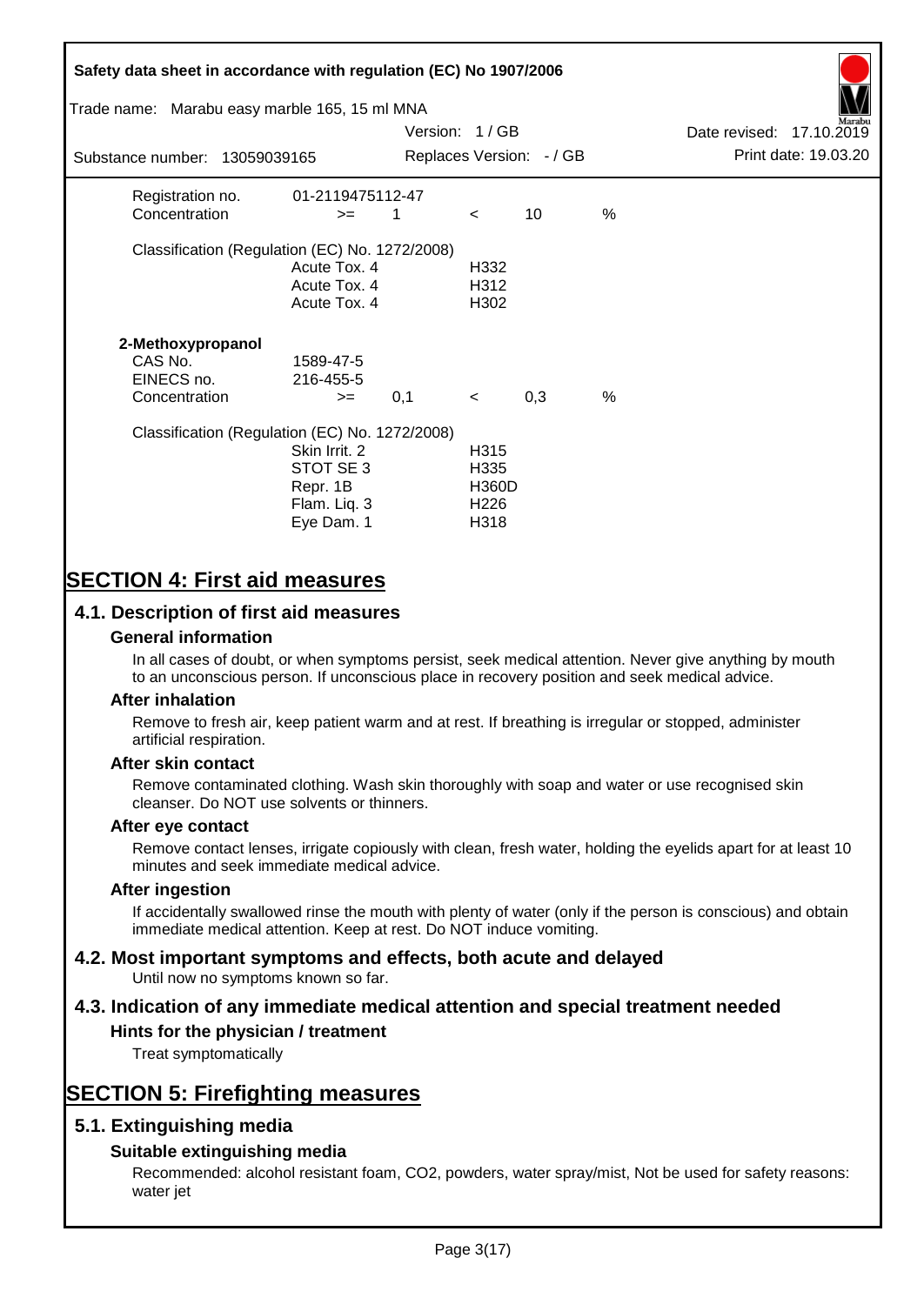**Safety data sheet in accordance with regulation (EC) No 1907/2006**

Trade name: Marabu easy marble 165, 15 ml MNA

Version: 1 / GB

Replaces Version: - / GB Print date: 19.03.20 Date revised: 17.10.2

Substance number: 13059039165

## **5.2. Special hazards arising from the substance or mixture**

In the event of fire the following can be released: Carbon dioxide (CO2); Carbon monoxide (CO); dense black smoke; Nitrogen oxides (NOx)

## **5.3. Advice for firefighters**

### **Special protective equipment for fire-fighting**

Cool closed containers exposed to fire with water. Do not allow run-off from fire fighting to enter drains or water courses.

# **SECTION 6: Accidental release measures**

#### **6.1. Personal precautions, protective equipment and emergency procedures**

Exclude sources of ignition and ventilate the area. Avoid breathing vapours. Refer to protective measures listed in Sections 7 and 8.

#### **6.2. Environmental precautions**

Do not allow to enter drains or waterways. If the product contaminates lakes, rivers or sewage, inform appropriate authorities in accordance with local regulations.

#### **6.3. Methods and material for containment and cleaning up**

Contain and collect spillage with non-combustible absorbent materials, e.g. sand, earth, vermiculite, diatomaceous earth and place in container for disposal according to local regulations (see section 13). Clean preferably with a detergent - avoid use of solvents.

#### **6.4. Reference to other sections**

Information regarding Safe handling, see Section 7. Information regarding personal protective measures, see Section 8. Information regarding waste disposal, see Section 13.

# **SECTION 7: Handling and storage**

## **7.1. Precautions for safe handling**

## **Advice on safe handling**

Prevent the creation of flammable or explosive concentrations of vapour in air and avoid vapour concentration higher than the occupational exposure limits. In addition, the product should only be used in areas from which all naked lights and other sources of ignition have been excluded. Electrical equipment should be protected to the appropriate standard. Mixture may charge electrostatically: always use earthing leads when transferring from one container to another. Operators should wear anti-static footwear and clothing and floors should be of the conducting type. Isolate from sources of heat, sparks and open flame. No sparking tools should be used. Avoid skin and eye contact. Avoid the inhalation of particulates and spray mist arising from the application of this mixture. Smoking, eating and drinking shall be prohibited in application area. For personal protection see Section 8. Never use pressure to empty: container is not a pressure vessel. Always keep in containers of same material as the original one. Comply with the health and safety at work laws. Do not allow to enter drains or water courses.

#### **Advice on protection against fire and explosion**

Vapours are heavier than air and may spread along floors. Vapours may form explosive mixtures with air.

#### **Classification of fires / temperature class / Ignition group / Dust explosion class**

Classification of fires B (Combustible liquid substances) Temperature class T4

## **7.2. Conditions for safe storage, including any incompatibilities Requirements for storage rooms and vessels**

Electrical installations/working materials must comply with the local applied technological safety standards. Storage rooms in which filling operations take place must have a conducting floor. Store in accordance with national regulation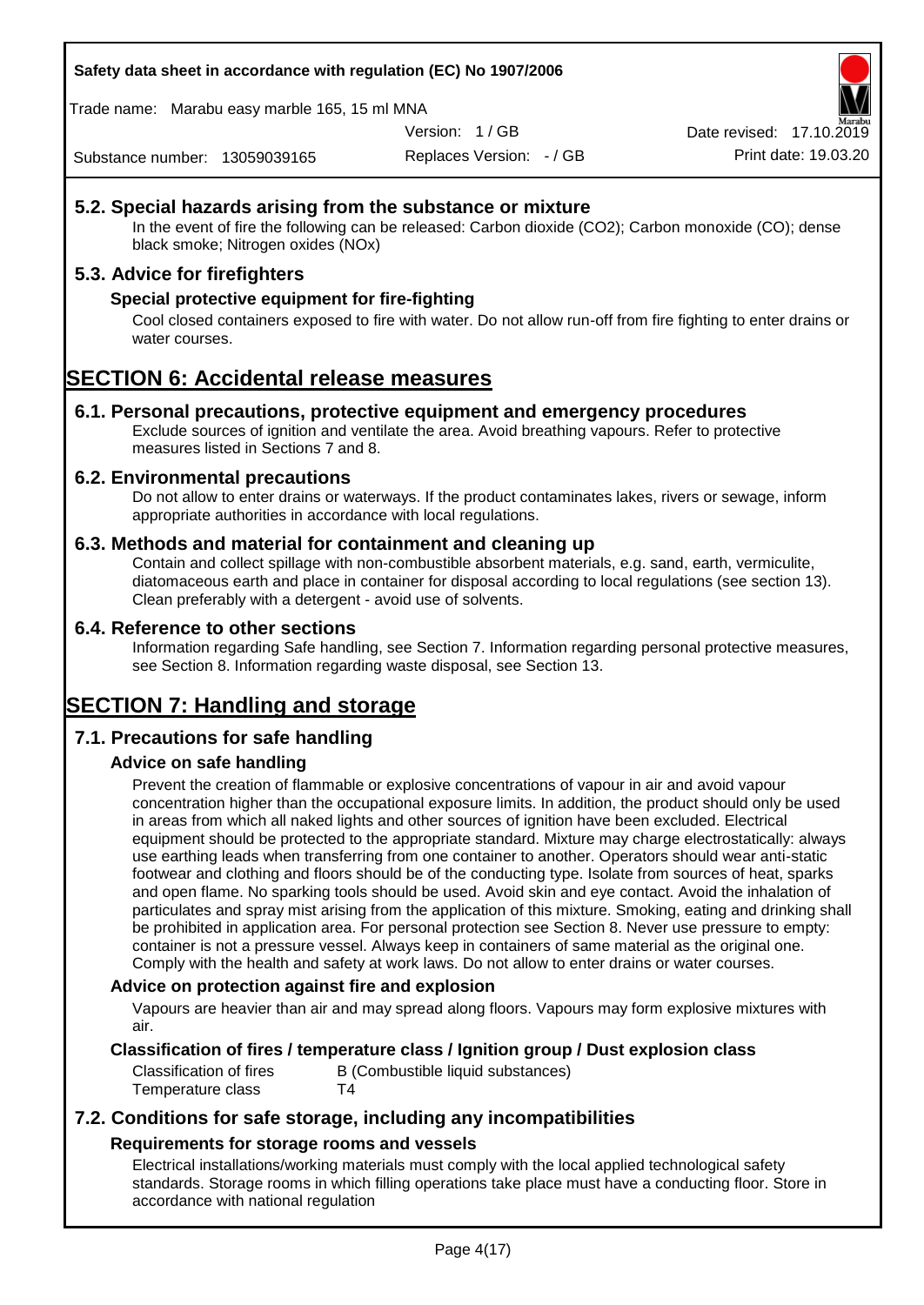| Safety data sheet in accordance with regulation (EC) No 1907/2006                                       |                                                      |                          |                  |                          |
|---------------------------------------------------------------------------------------------------------|------------------------------------------------------|--------------------------|------------------|--------------------------|
| Trade name: Marabu easy marble 165, 15 ml MNA                                                           |                                                      |                          |                  |                          |
|                                                                                                         | Version: 1/GB                                        |                          |                  | Date revised: 17.10.2019 |
| Substance number: 13059039165                                                                           |                                                      | Replaces Version: - / GB |                  | Print date: 19.03.20     |
| Hints on storage assembly                                                                               |                                                      |                          |                  |                          |
| Store away from oxidising agents, from strongly alkaline and strongly acid materials.                   |                                                      |                          |                  |                          |
| <b>Further information on storage conditions</b>                                                        |                                                      |                          |                  |                          |
| Observe label precautions. Store between 15 and 30 °C in a dry, well ventilated place away from         |                                                      |                          |                  |                          |
| sources of heat and direct sunlight. Keep container tightly closed. Keep away from sources of ignition. |                                                      |                          |                  |                          |
| No smoking. Prevent unauthorised access. Containers which are opened must be carefully resealed and     |                                                      |                          |                  |                          |
| kept upright to prevent leakage.                                                                        |                                                      |                          |                  |                          |
| 7.3. Specific end use(s)<br>Paint                                                                       |                                                      |                          |                  |                          |
| <b>SECTION 8: Exposure controls/personal protection</b>                                                 |                                                      |                          |                  |                          |
| 8.1. Control parameters                                                                                 |                                                      |                          |                  |                          |
| <b>Exposure limit values</b>                                                                            |                                                      |                          |                  |                          |
| 2-Methoxy-1-methylethyl acetate                                                                         |                                                      |                          |                  |                          |
| List                                                                                                    | EH40                                                 |                          |                  |                          |
| Type                                                                                                    | WEL                                                  |                          |                  |                          |
| Value<br>Short term exposure limit                                                                      | 274<br>mg/m <sup>3</sup><br>548<br>mg/m <sup>3</sup> | 50<br>100                | ppm(V)<br>ppm(V) |                          |
| Skin resorption / sensibilisation: Sk;                                                                  | <b>Status: 2011</b>                                  |                          |                  |                          |
| 1-Methoxy-2-propanol                                                                                    |                                                      |                          |                  |                          |
| List                                                                                                    | EH40                                                 |                          |                  |                          |
| <b>Type</b>                                                                                             | <b>WEL</b>                                           |                          |                  |                          |
| Value                                                                                                   | 375<br>mg/m <sup>3</sup>                             | 100                      | ppm(V)           |                          |
| Short term exposure limit<br>Skin resorption / sensibilisation: Sk;                                     | 560<br>mg/m <sup>3</sup><br><b>Status: 2011</b>      | 150                      | ppm(V)           |                          |
| 2-Butoxyethyl acetate                                                                                   |                                                      |                          |                  |                          |
| List                                                                                                    | <b>EH40</b>                                          |                          |                  |                          |
| Type                                                                                                    | <b>WEL</b>                                           |                          |                  |                          |
| Value                                                                                                   | 133                                                  | 20                       | ppm(V)           |                          |
| Short term exposure limit<br>Skin resorption / sensibilisation: Sk;                                     | 332<br><b>Status: 2011</b>                           | 50                       | ppm(V)           |                          |
| <b>Derived No/Minimal Effect Levels (DNEL/DMEL)</b>                                                     |                                                      |                          |                  |                          |
| Hydrocarbons, C9-C11, n-alkanes, isoalkanes, cyclics, < 2% aromatics                                    |                                                      |                          |                  |                          |
| Type of value                                                                                           | Derived No Effect Level (DNEL)                       |                          |                  |                          |
| Reference group                                                                                         | Worker                                               |                          |                  |                          |
| Duration of exposure                                                                                    | Long term                                            |                          |                  |                          |
| Route of exposure                                                                                       | dermal                                               |                          |                  |                          |
| Mode of action<br>Concentration                                                                         | Systemic effects<br>300                              |                          | mg/kg            |                          |
|                                                                                                         |                                                      |                          |                  |                          |
| Type of value<br>Reference group                                                                        | Derived No Effect Level (DNEL)<br>Consumer           |                          |                  |                          |
| Duration of exposure                                                                                    | Long term                                            |                          |                  |                          |
| Route of exposure                                                                                       | oral                                                 |                          |                  |                          |
| Mode of action                                                                                          | Systemic effects                                     |                          |                  |                          |
| Concentration                                                                                           | 300                                                  |                          | mg/kg            |                          |
| Type of value                                                                                           | Derived No Effect Level (DNEL)                       |                          |                  |                          |
| Reference group                                                                                         | Consumer                                             |                          |                  |                          |
| Duration of exposure                                                                                    | Long term                                            |                          |                  |                          |
| Route of exposure                                                                                       | dermal                                               |                          |                  |                          |
| Mode of action<br>Concentration                                                                         | Systemic effects<br>300                              |                          | mg/kg            |                          |
|                                                                                                         |                                                      |                          |                  |                          |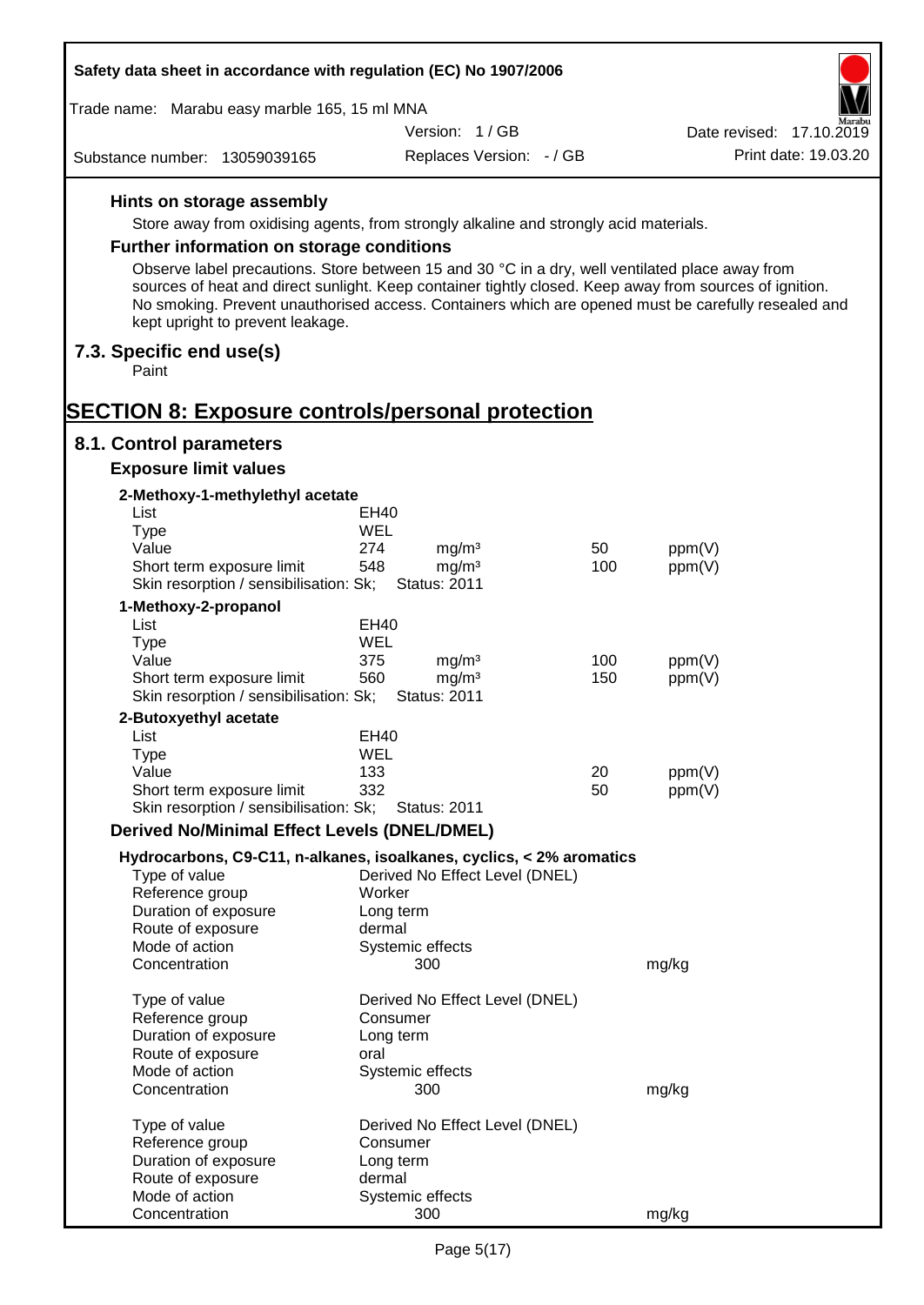| Safety data sheet in accordance with regulation (EC) No 1907/2006 |                                          |                          |  |  |  |
|-------------------------------------------------------------------|------------------------------------------|--------------------------|--|--|--|
| Trade name: Marabu easy marble 165, 15 ml MNA                     |                                          |                          |  |  |  |
|                                                                   | Version: 1/GB                            | Date revised: 17.10.2019 |  |  |  |
| Substance number: 13059039165                                     | Replaces Version: - / GB                 | Print date: 19.03.20     |  |  |  |
| Type of value                                                     | Derived No Effect Level (DNEL)           |                          |  |  |  |
| Reference group                                                   | Consumer                                 |                          |  |  |  |
| Duration of exposure                                              | Long term                                |                          |  |  |  |
| Route of exposure                                                 | inhalative                               |                          |  |  |  |
| Mode of action                                                    | Systemic effects                         |                          |  |  |  |
| Concentration                                                     | 900                                      | mg/m <sup>3</sup>        |  |  |  |
| Type of value<br>Reference group                                  | Derived No Effect Level (DNEL)<br>Worker |                          |  |  |  |
| Duration of exposure                                              | Long term                                |                          |  |  |  |
| Route of exposure                                                 | inhalative                               |                          |  |  |  |
| Mode of action                                                    | Systemic effects                         |                          |  |  |  |
| Concentration                                                     | 1500                                     | mg/m <sup>3</sup>        |  |  |  |
| 2-Methoxy-1-methylethyl acetate                                   |                                          |                          |  |  |  |
| Type of value                                                     | Derived No Effect Level (DNEL)           |                          |  |  |  |
| Reference group                                                   | Worker                                   |                          |  |  |  |
| Duration of exposure                                              | Long term                                |                          |  |  |  |
| Route of exposure                                                 | dermal                                   |                          |  |  |  |
| Mode of action                                                    | Systemic effects                         |                          |  |  |  |
| Concentration                                                     | 796                                      | mg/kg/d                  |  |  |  |
| Type of value                                                     | Derived No Effect Level (DNEL)           |                          |  |  |  |
| Reference group                                                   | Worker                                   |                          |  |  |  |
| Duration of exposure                                              | Long term                                |                          |  |  |  |
| Route of exposure                                                 | inhalative                               |                          |  |  |  |
| Mode of action                                                    | Systemic effects                         |                          |  |  |  |
| Concentration                                                     | 275                                      | mg/m <sup>3</sup>        |  |  |  |
| Type of value                                                     | Derived No Effect Level (DNEL)           |                          |  |  |  |
| Reference group                                                   | Consumer                                 |                          |  |  |  |
| Duration of exposure                                              | Long term                                |                          |  |  |  |
| Route of exposure<br>Mode of action                               | dermal<br>Systemic effects               |                          |  |  |  |
| Concentration                                                     | 320                                      | mg/kg/d                  |  |  |  |
|                                                                   |                                          |                          |  |  |  |
| Type of value                                                     | Derived No Effect Level (DNEL)           |                          |  |  |  |
| Reference group                                                   | Consumer                                 |                          |  |  |  |
| Duration of exposure                                              | Long term                                |                          |  |  |  |
| Route of exposure                                                 | inhalative                               |                          |  |  |  |
| Mode of action                                                    | Systemic effects                         |                          |  |  |  |
| Concentration                                                     | 33                                       | mg/m <sup>3</sup>        |  |  |  |
| Type of value                                                     | Derived No Effect Level (DNEL)           |                          |  |  |  |
| Reference group                                                   | Consumer                                 |                          |  |  |  |
| Duration of exposure                                              | Long term                                |                          |  |  |  |
| Route of exposure                                                 | inhalative                               |                          |  |  |  |
| Mode of action                                                    | Local effects                            |                          |  |  |  |
| Concentration                                                     | 33                                       | mg/m <sup>3</sup>        |  |  |  |
| Type of value                                                     | Derived No Effect Level (DNEL)           |                          |  |  |  |
| Reference group                                                   | Consumer                                 |                          |  |  |  |
| Duration of exposure                                              | Long term                                |                          |  |  |  |
| Route of exposure                                                 | oral                                     |                          |  |  |  |
| Mode of action                                                    | Systemic effects                         |                          |  |  |  |
| Concentration                                                     | 36                                       | mg/kg/d                  |  |  |  |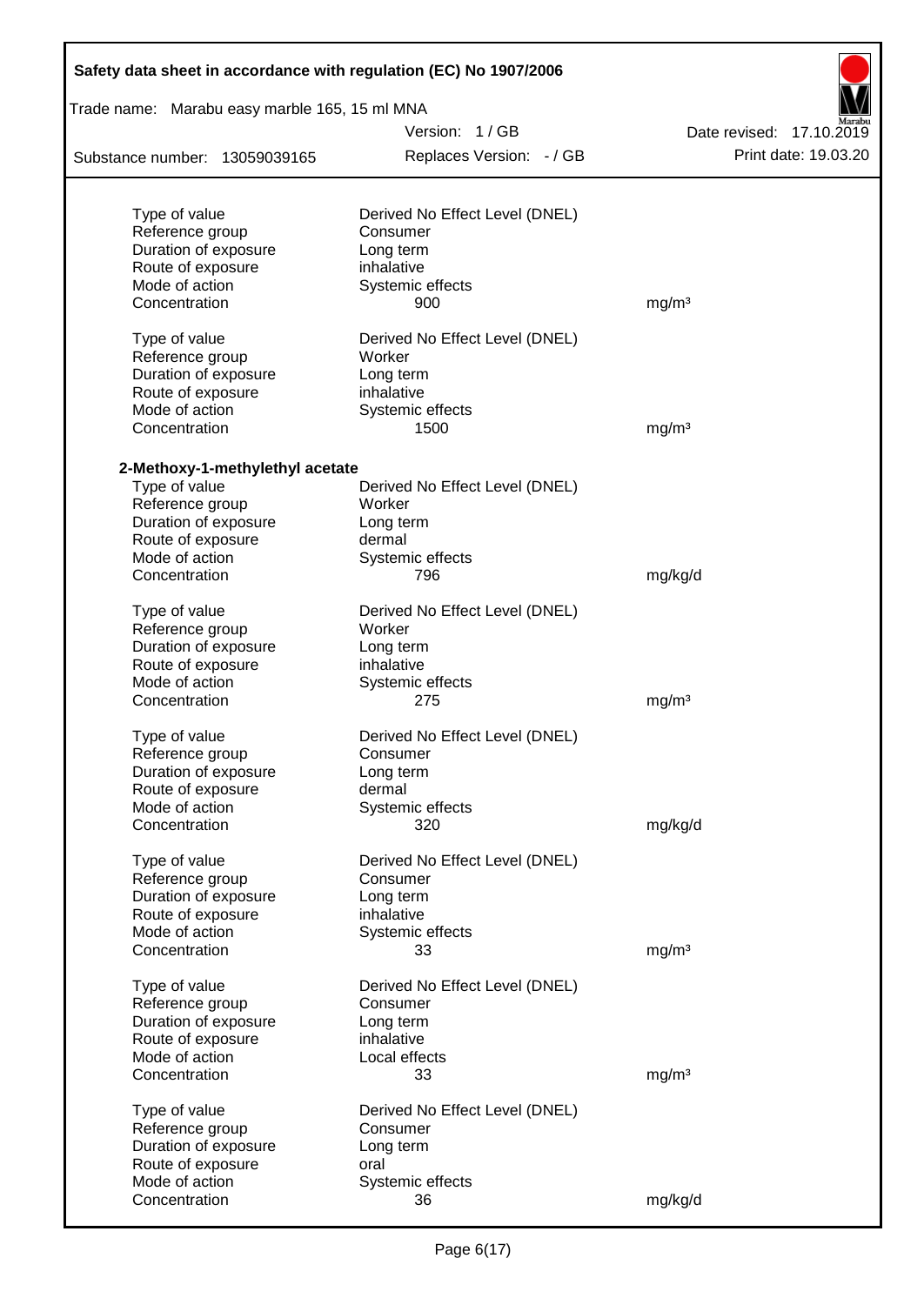| Safety data sheet in accordance with regulation (EC) No 1907/2006 |                                |                          |  |  |  |
|-------------------------------------------------------------------|--------------------------------|--------------------------|--|--|--|
| Trade name: Marabu easy marble 165, 15 ml MNA                     |                                |                          |  |  |  |
|                                                                   | Version: 1/GB                  | Date revised: 17.10.2019 |  |  |  |
| Substance number: 13059039165                                     | Replaces Version: - / GB       | Print date: 19.03.20     |  |  |  |
|                                                                   |                                |                          |  |  |  |
| Type of value                                                     | Derived No Effect Level (DNEL) |                          |  |  |  |
| Reference group                                                   | Worker                         |                          |  |  |  |
| Duration of exposure                                              | Lifetime                       |                          |  |  |  |
| Route of exposure<br>Mode of action                               | inhalative<br>Local effects    |                          |  |  |  |
| Concentration                                                     | 550                            | mg/m <sup>3</sup>        |  |  |  |
| 1-Methoxy-2-propanol                                              |                                |                          |  |  |  |
| Type of value                                                     | Derived No Effect Level (DNEL) |                          |  |  |  |
| Reference group                                                   | Worker                         |                          |  |  |  |
| Duration of exposure                                              | Acute                          |                          |  |  |  |
| Route of exposure                                                 | inhalative                     |                          |  |  |  |
| Mode of action                                                    | Local effects                  |                          |  |  |  |
| Concentration                                                     | 553,5                          | mg/m <sup>3</sup>        |  |  |  |
| Type of value                                                     | Derived No Effect Level (DNEL) |                          |  |  |  |
| Reference group                                                   | Worker                         |                          |  |  |  |
| Duration of exposure                                              | Long term                      |                          |  |  |  |
| Route of exposure                                                 | dermal                         |                          |  |  |  |
| Mode of action                                                    | Systemic effects               |                          |  |  |  |
| Concentration                                                     | 50,6                           | mg/person/<br>d          |  |  |  |
| Type of value                                                     | Derived No Effect Level (DNEL) |                          |  |  |  |
| Reference group                                                   | Worker                         |                          |  |  |  |
| Duration of exposure                                              | Long term                      |                          |  |  |  |
| Route of exposure                                                 | inhalative                     |                          |  |  |  |
| Mode of action                                                    | Systemic effects               |                          |  |  |  |
| Concentration                                                     | 369                            | mg/m <sup>3</sup>        |  |  |  |
| Type of value                                                     | Derived No Effect Level (DNEL) |                          |  |  |  |
| Reference group                                                   | <b>General Population</b>      |                          |  |  |  |
| Duration of exposure                                              | Long term                      |                          |  |  |  |
| Route of exposure                                                 | dermal                         |                          |  |  |  |
| Mode of action                                                    | Systemic effects               |                          |  |  |  |
| Concentration                                                     | 18,1                           | mg/kg                    |  |  |  |
| Type of value                                                     | Derived No Effect Level (DNEL) |                          |  |  |  |
| Reference group                                                   | <b>General Population</b>      |                          |  |  |  |
| Duration of exposure                                              | Long term                      |                          |  |  |  |
| Route of exposure                                                 | inhalative                     |                          |  |  |  |
| Mode of action<br>Concentration                                   | Systemic effects<br>43,9       | mg/m <sup>3</sup>        |  |  |  |
| Type of value                                                     | Derived No Effect Level (DNEL) |                          |  |  |  |
| Reference group                                                   | <b>General Population</b>      |                          |  |  |  |
| Duration of exposure                                              | Long term                      |                          |  |  |  |
| Route of exposure                                                 | oral                           |                          |  |  |  |
| Mode of action                                                    | Systemic effects               |                          |  |  |  |
| Concentration                                                     | 3,3                            | mg/kg/d                  |  |  |  |
| 2-Butoxyethyl acetate                                             |                                |                          |  |  |  |
| Reference substance                                               | 2-Butoxyethyl acetate          |                          |  |  |  |
| Type of value                                                     | Derived No Effect Level (DNEL) |                          |  |  |  |
| Reference group                                                   | Worker                         |                          |  |  |  |
| Duration of exposure                                              | Long term                      |                          |  |  |  |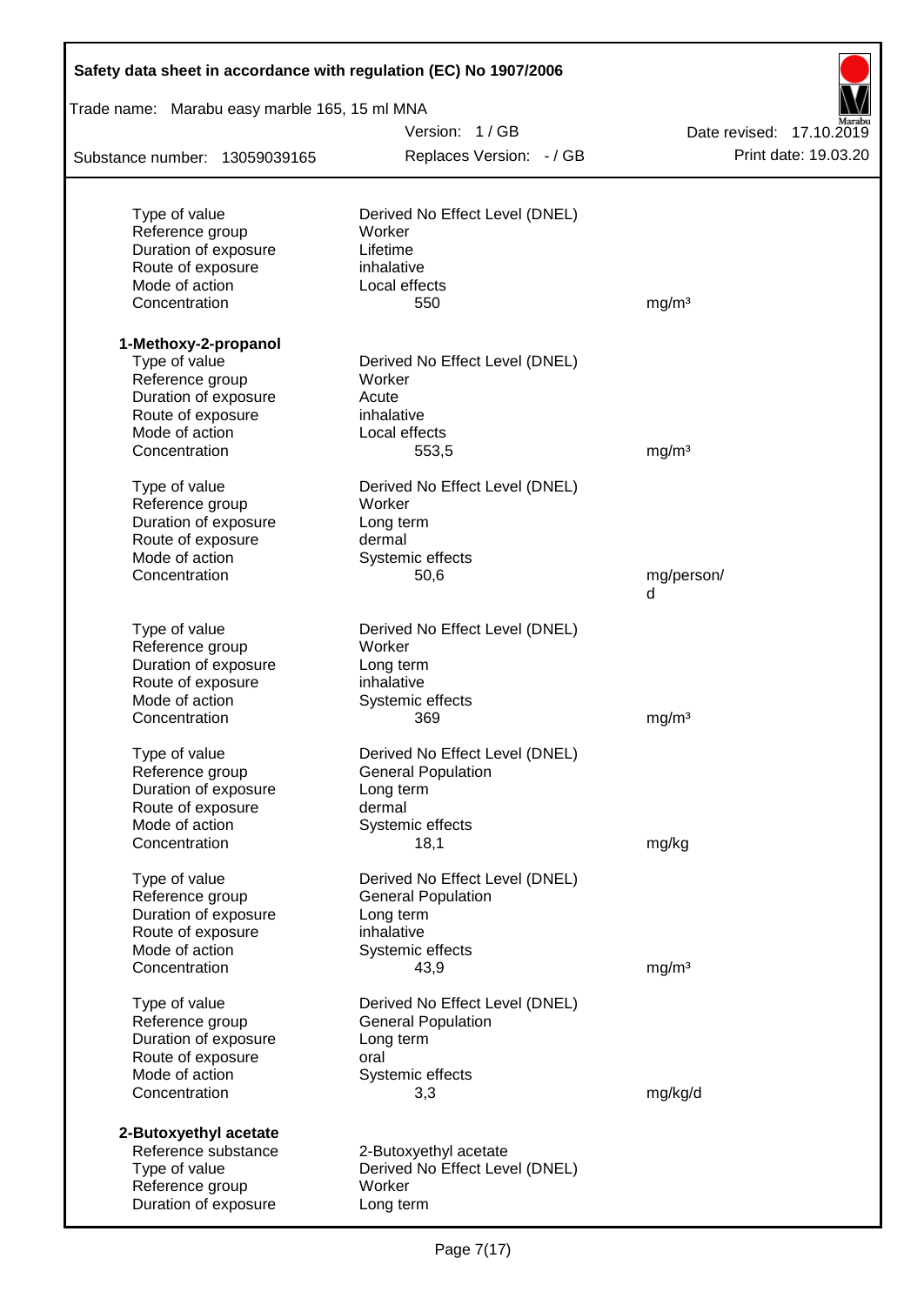| Safety data sheet in accordance with regulation (EC) No 1907/2006 |                                                         |                                                  |
|-------------------------------------------------------------------|---------------------------------------------------------|--------------------------------------------------|
| Trade name: Marabu easy marble 165, 15 ml MNA                     |                                                         |                                                  |
| Substance number: 13059039165                                     | Version: 1/GB<br>Replaces Version: - / GB               | Date revised: 17.10.2019<br>Print date: 19.03.20 |
| Route of exposure                                                 | inhalative                                              |                                                  |
| Mode of action                                                    | Systemic effects                                        |                                                  |
| Concentration                                                     | 133                                                     | mg/m <sup>3</sup>                                |
|                                                                   | 2-Butoxyethyl acetate                                   |                                                  |
| Type of value                                                     | Derived No Effect Level (DNEL)                          |                                                  |
| Reference group                                                   | Worker                                                  |                                                  |
| Duration of exposure                                              | Short term                                              |                                                  |
| Route of exposure                                                 | inhalative                                              |                                                  |
| Mode of action<br>Concentration                                   | Local effects<br>333                                    | mg/m <sup>3</sup>                                |
|                                                                   |                                                         |                                                  |
|                                                                   | 2-Butoxyethyl acetate                                   |                                                  |
| Type of value                                                     | Derived No Effect Level (DNEL)                          |                                                  |
| Reference group<br>Duration of exposure                           | Worker<br>Long term                                     |                                                  |
| Route of exposure                                                 | dermal                                                  |                                                  |
| Mode of action                                                    | Systemic effects                                        |                                                  |
| Concentration                                                     | 169                                                     | mg/kg/d                                          |
|                                                                   | 2-Butoxyethyl acetate                                   |                                                  |
| Type of value                                                     | Derived No Effect Level (DNEL)                          |                                                  |
| Reference group                                                   | Worker                                                  |                                                  |
| Duration of exposure                                              | Short term                                              |                                                  |
| Route of exposure                                                 | dermal                                                  |                                                  |
| Mode of action                                                    | Systemic effects                                        |                                                  |
| Concentration                                                     | 120                                                     | mg/kg/d                                          |
|                                                                   | 2-Butoxyethyl acetate                                   |                                                  |
| Type of value                                                     | Derived No Effect Level (DNEL)                          |                                                  |
| Reference group                                                   | <b>General Population</b>                               |                                                  |
| Duration of exposure                                              | Long term                                               |                                                  |
| Route of exposure<br>Mode of action                               | inhalative<br>Systemic effects                          |                                                  |
| Concentration                                                     | 80                                                      | mg/m <sup>3</sup>                                |
|                                                                   |                                                         |                                                  |
|                                                                   | 2-Butoxyethyl acetate<br>Derived No Effect Level (DNEL) |                                                  |
| Type of value<br>Reference group                                  | <b>General Population</b>                               |                                                  |
| Duration of exposure                                              | Short term                                              |                                                  |
| Route of exposure                                                 | inhalative                                              |                                                  |
| Mode of action                                                    | Local effects                                           |                                                  |
| Concentration                                                     | 200                                                     | mg/m <sup>3</sup>                                |
|                                                                   | 2-Butoxyethyl acetate                                   |                                                  |
| Type of value                                                     | Derived No Effect Level (DNEL)                          |                                                  |
| Reference group                                                   | <b>General Population</b>                               |                                                  |
| Duration of exposure                                              | Long term                                               |                                                  |
| Route of exposure                                                 | dermal                                                  |                                                  |
| Mode of action<br>Concentration                                   | Systemic effects<br>102                                 |                                                  |
|                                                                   |                                                         | mg/kg/d                                          |
|                                                                   | 2-Butoxyethyl acetate                                   |                                                  |
| Type of value                                                     | Derived No Effect Level (DNEL)                          |                                                  |
| Reference group<br>Duration of exposure                           | <b>General Population</b><br>Short term                 |                                                  |
| Route of exposure                                                 | dermal                                                  |                                                  |
| Mode of action                                                    | Systemic effects                                        |                                                  |
|                                                                   |                                                         |                                                  |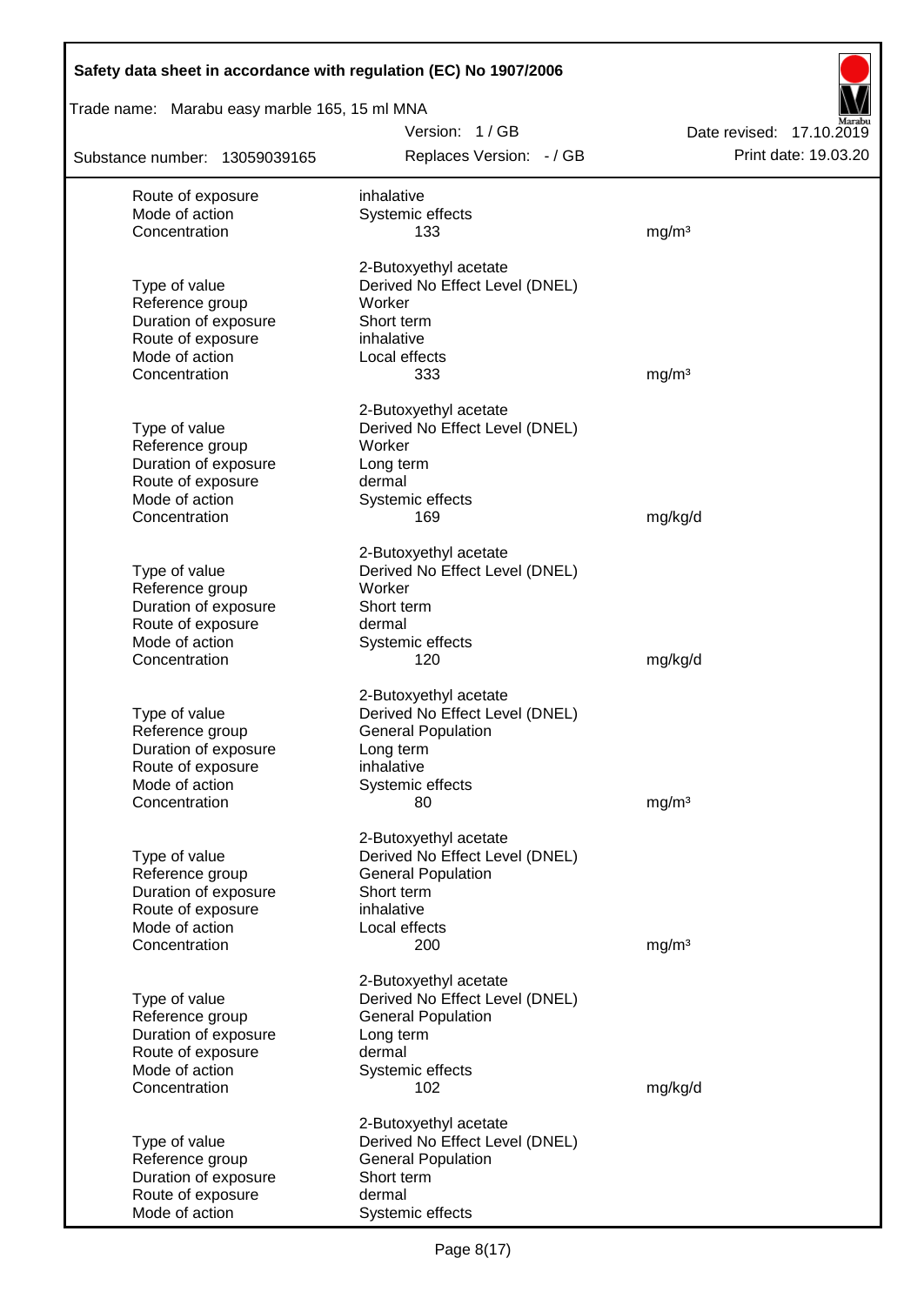| Safety data sheet in accordance with regulation (EC) No 1907/2006                                                |                                                                                                                                      |                          |
|------------------------------------------------------------------------------------------------------------------|--------------------------------------------------------------------------------------------------------------------------------------|--------------------------|
| Trade name: Marabu easy marble 165, 15 ml MNA                                                                    |                                                                                                                                      |                          |
|                                                                                                                  | Version: 1/GB                                                                                                                        | Date revised: 17.10.2019 |
| Substance number: 13059039165                                                                                    | Replaces Version: - / GB                                                                                                             | Print date: 19.03.20     |
| Concentration                                                                                                    | 72                                                                                                                                   | mg/kg/d                  |
| Type of value<br>Reference group<br>Duration of exposure<br>Route of exposure<br>Mode of action<br>Concentration | 2-Butoxyethyl acetate<br>Derived No Effect Level (DNEL)<br><b>General Population</b><br>Long term<br>oral<br>Systemic effects<br>8,6 | mg/kg/d                  |
| Type of value<br>Reference group<br>Duration of exposure<br>Route of exposure<br>Mode of action<br>Concentration | 2-Butoxyethyl acetate<br>Derived No Effect Level (DNEL)<br><b>General Population</b><br>Short term<br>oral<br>Systemic effects<br>36 | mg/kg/d                  |
| <b>Predicted No Effect Concentration (PNEC)</b>                                                                  |                                                                                                                                      |                          |
| 2-Methoxy-1-methylethyl acetate<br>Reference substance<br>Type of value<br><b>Type</b><br>Concentration          | 2-Methoxy-1-methylethyl acetate<br><b>PNEC</b><br>Freshwater<br>0,635                                                                | mg/l                     |
| Type of value<br>Type<br>Concentration                                                                           | <b>PNEC</b><br>Freshwater sediment<br>3,29                                                                                           | mg/kg                    |
| Type of value<br><b>Type</b><br>Concentration<br>Source                                                          | <b>PNEC</b><br>Soil<br>0,29<br>Literature value                                                                                      | mg/kg                    |
| Type of value<br><b>Type</b><br>Concentration<br>Source                                                          | <b>PNEC</b><br>Sewage treatment plant (STP)<br>100<br>Literature value                                                               | mg/l                     |
| Type of value<br><b>Type</b><br>Concentration<br>Source                                                          | <b>PNEC</b><br>Marine sediment<br>0,329<br>Literature value                                                                          | mg/kg                    |
| Type of value<br><b>Type</b><br>Concentration                                                                    | <b>PNEC</b><br>Saltwater<br>0,0635                                                                                                   | mg/l                     |
| 1-Methoxy-2-propanol<br>Type of value<br><b>Type</b><br>Concentration                                            | <b>PNEC</b><br>Freshwater<br>10                                                                                                      | mg/l                     |
| Type of value<br><b>Type</b><br>Concentration                                                                    | <b>PNEC</b><br>Water<br>41,6                                                                                                         | mg/kg                    |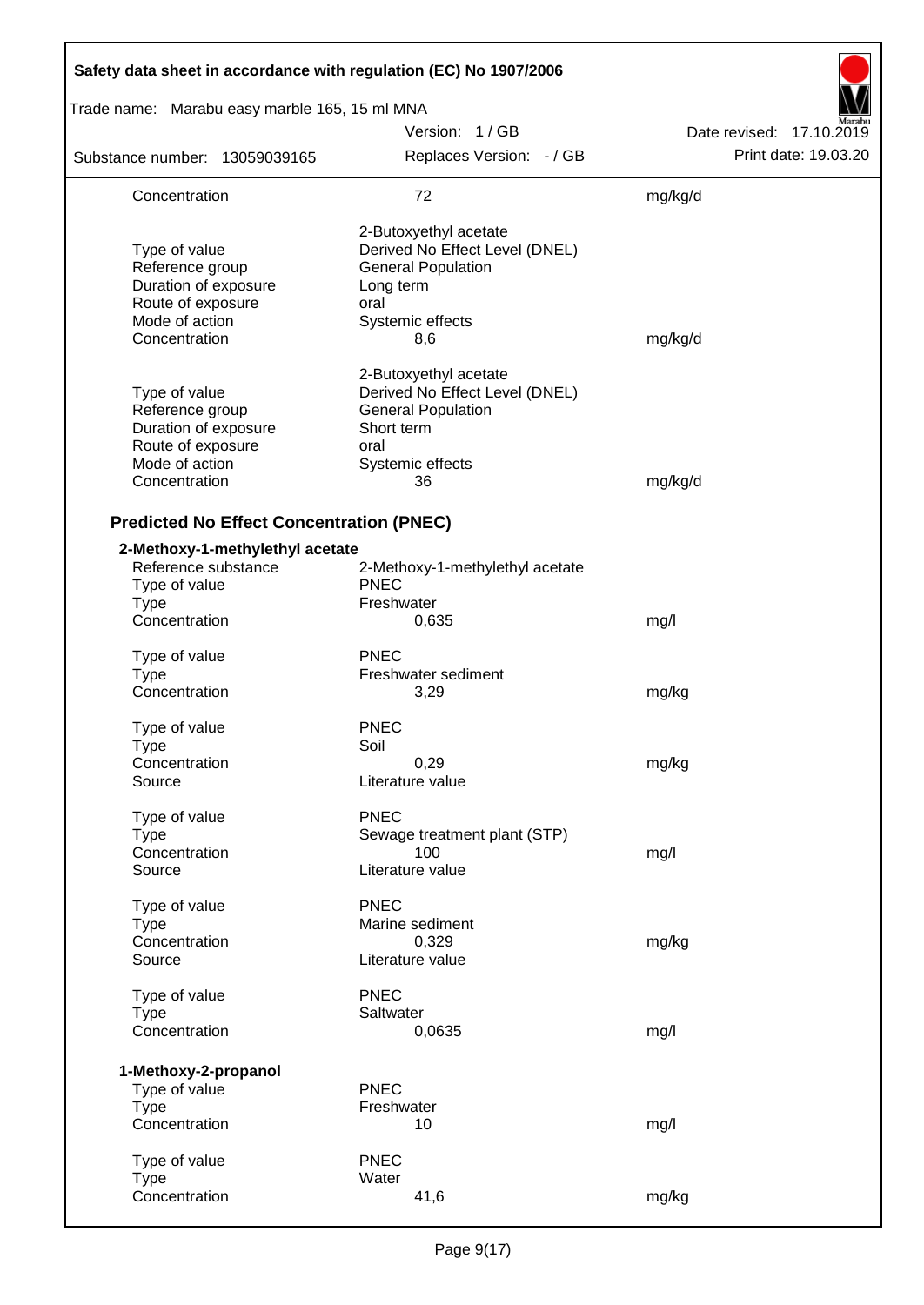| Safety data sheet in accordance with regulation (EC) No 1907/2006 |                              |                          |  |  |  |  |
|-------------------------------------------------------------------|------------------------------|--------------------------|--|--|--|--|
| Trade name: Marabu easy marble 165, 15 ml MNA                     |                              |                          |  |  |  |  |
|                                                                   | Version: 1/GB                | Date revised: 17.10.2019 |  |  |  |  |
| Substance number: 13059039165                                     | Replaces Version: - / GB     | Print date: 19.03.20     |  |  |  |  |
| Type of value                                                     | <b>PNEC</b>                  |                          |  |  |  |  |
| <b>Type</b>                                                       | Sediment                     |                          |  |  |  |  |
| Concentration                                                     | 41,6                         | mg/kg                    |  |  |  |  |
| Type of value                                                     | <b>PNEC</b>                  |                          |  |  |  |  |
| <b>Type</b>                                                       | Marine sediment              |                          |  |  |  |  |
| Concentration                                                     | 4,17                         | mg/kg                    |  |  |  |  |
| Type of value                                                     | <b>PNEC</b>                  |                          |  |  |  |  |
| <b>Type</b>                                                       | Soil                         |                          |  |  |  |  |
| Concentration                                                     | 2,47                         | mg/kg                    |  |  |  |  |
| Type of value                                                     | <b>PNEC</b>                  |                          |  |  |  |  |
| <b>Type</b>                                                       | Sewage treatment plant (STP) |                          |  |  |  |  |
| Concentration                                                     | 100                          | mg/l                     |  |  |  |  |
| 2-Butoxyethyl acetate                                             |                              |                          |  |  |  |  |
| Reference substance                                               | 2-Butoxyethyl acetate        |                          |  |  |  |  |
| Type of value                                                     | <b>PNEC</b>                  |                          |  |  |  |  |
| <b>Type</b>                                                       | Water                        |                          |  |  |  |  |
| Concentration                                                     | 0,304                        | mg/l                     |  |  |  |  |
| Source                                                            | Literature value             |                          |  |  |  |  |
|                                                                   | 2-Butoxyethyl acetate        |                          |  |  |  |  |
| Type of value                                                     | <b>PNEC</b>                  |                          |  |  |  |  |
| <b>Type</b>                                                       | Aquatic                      |                          |  |  |  |  |
| Concentration                                                     | 0,0304                       | g/l                      |  |  |  |  |
| Source                                                            | Literature value             |                          |  |  |  |  |
|                                                                   | 2-Butoxyethyl acetate        |                          |  |  |  |  |
| Type of value                                                     | <b>PNEC</b>                  |                          |  |  |  |  |
| <b>Type</b>                                                       | Sediment                     |                          |  |  |  |  |
| Concentration                                                     | 2,03                         | mg/kg                    |  |  |  |  |
| Source                                                            | Literature value             |                          |  |  |  |  |
|                                                                   | 2-Butoxyethyl acetate        |                          |  |  |  |  |
| Type of value                                                     | <b>PNEC</b>                  |                          |  |  |  |  |
| <b>Type</b>                                                       | Marine sediment              |                          |  |  |  |  |
| Concentration                                                     | 0,203                        | mg/kg                    |  |  |  |  |
| Source                                                            | Literature value             |                          |  |  |  |  |
|                                                                   | 2-Butoxyethyl acetate        |                          |  |  |  |  |
| Type of value                                                     | <b>PNEC</b>                  |                          |  |  |  |  |
| <b>Type</b>                                                       | Soil                         |                          |  |  |  |  |
| Concentration                                                     | 0,68                         | mg/kg                    |  |  |  |  |
| Source                                                            | Literature value             |                          |  |  |  |  |
|                                                                   |                              |                          |  |  |  |  |

# **8.2. Exposure controls**

## **Exposure controls**

Provide adequate ventilation. Where reasonably practicable this should be achieved by the use of local exhaust ventilation and good general extraction. If these are not sufficient to maintain concentrations of particulates and solvent vapour below the OEL, suitable respiratory protection must be worn.

#### **Respiratory protection**

If workers are exposed to concentrations above the exposure limit they must use appropriate, certified respirators. Full mask, filter A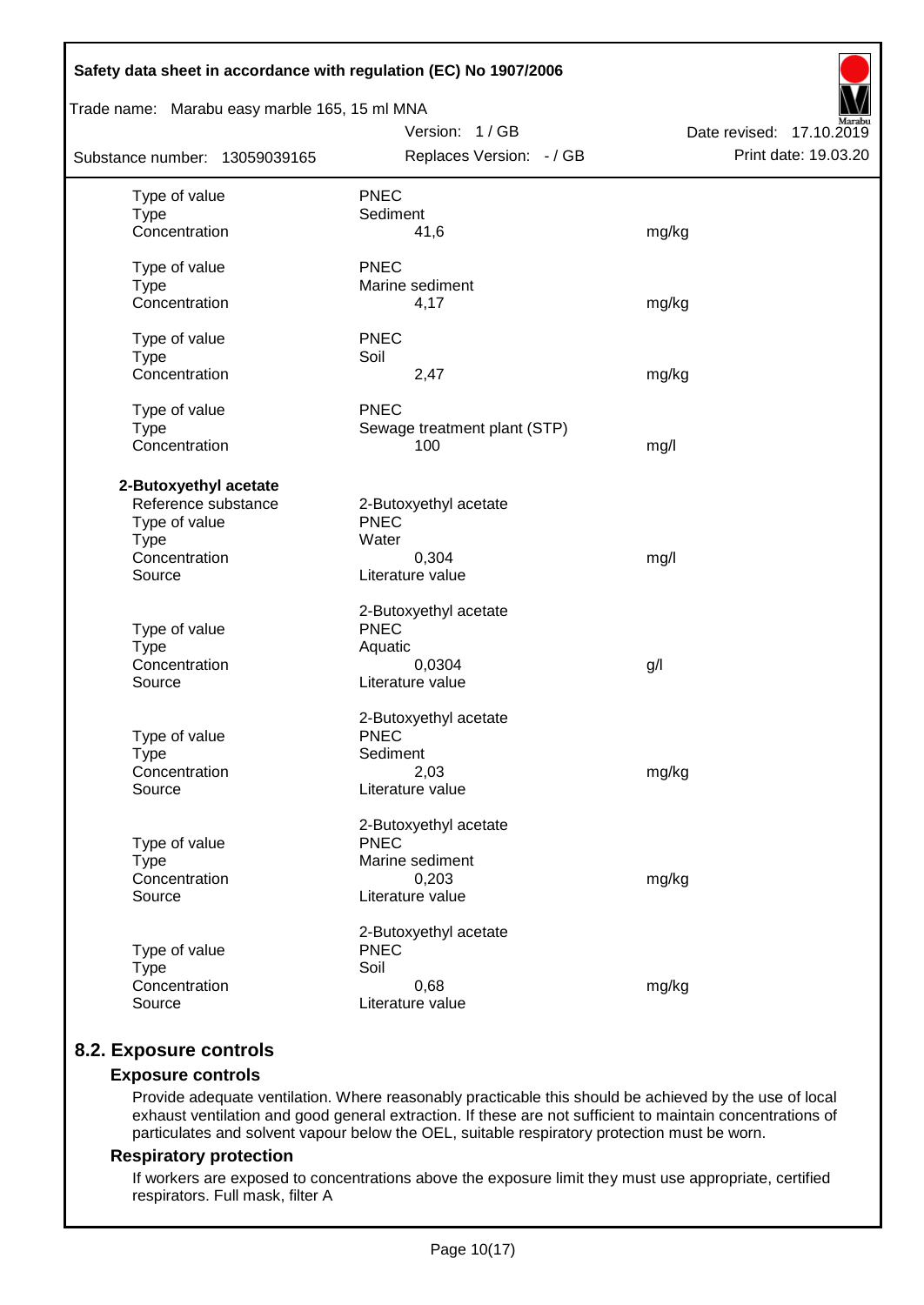| Safety data sheet in accordance with regulation (EC) No 1907/2006                                                                          |                       |                          |                                                                                                      |
|--------------------------------------------------------------------------------------------------------------------------------------------|-----------------------|--------------------------|------------------------------------------------------------------------------------------------------|
| Trade name: Marabu easy marble 165, 15 ml MNA                                                                                              |                       |                          |                                                                                                      |
|                                                                                                                                            | Version: 1/GB         |                          | Date revised: 17.10.2019                                                                             |
| Substance number: 13059039165                                                                                                              |                       | Replaces Version: - / GB | Print date: 19.03.20                                                                                 |
| <b>Hand protection</b>                                                                                                                     |                       |                          |                                                                                                      |
| There is no one glove material or combination of materials that will give unlimited resistance to any                                      |                       |                          |                                                                                                      |
| individual or combination of chemicals.<br>For prolonged or repeated handling nitrile rubber gloves with textile undergloves are required. |                       |                          |                                                                                                      |
| <b>Material thickness</b><br>$\geq$                                                                                                        | 0,5                   | mm                       |                                                                                                      |
| Breakthrough time<br>$\epsilon$                                                                                                            | 30                    | min                      |                                                                                                      |
| The breakthrough time must be greater than the end use time of the product.                                                                |                       |                          | The instructions and information provided by the glove manufacturer on use, storage, maintenance and |
| replacement must be followed.                                                                                                              |                       |                          |                                                                                                      |
| Gloves should be replaced regularly and if there is any sign of damage to the glove material.                                              |                       |                          |                                                                                                      |
| Always ensure that gloves are free from defects and that they are stored and used correctly.                                               |                       |                          |                                                                                                      |
| maintenance.                                                                                                                               |                       |                          | The performance or effectiveness of the glove may be reduced by physical/ chemical damage and poor   |
|                                                                                                                                            |                       |                          | Barrier creams may help to protect the exposed areas of the skin, they should however not be applied |
| once exposure has occurred.                                                                                                                |                       |                          |                                                                                                      |
| Eye protection                                                                                                                             |                       |                          |                                                                                                      |
| Use safety eyewear designed to protect against splash of liquids.                                                                          |                       |                          |                                                                                                      |
| <b>Body protection</b>                                                                                                                     |                       |                          |                                                                                                      |
| Cotton or cotton/synthetic overalls or coveralls are normally suitable.                                                                    |                       |                          |                                                                                                      |
|                                                                                                                                            |                       |                          |                                                                                                      |
| <b>SECTION 9: Physical and chemical properties</b>                                                                                         |                       |                          |                                                                                                      |
| 9.1. Information on basic physical and chemical properties                                                                                 |                       |                          |                                                                                                      |
| <b>Form</b>                                                                                                                                | Liquid                |                          |                                                                                                      |
| <b>Colour</b>                                                                                                                              | coloured              |                          |                                                                                                      |
| <b>Odour</b>                                                                                                                               | solvent-like          |                          |                                                                                                      |
| <b>Odour threshold</b>                                                                                                                     |                       |                          |                                                                                                      |
| Remarks                                                                                                                                    | No data available     |                          |                                                                                                      |
| pH value                                                                                                                                   |                       |                          |                                                                                                      |
| Remarks                                                                                                                                    | Not applicable        |                          |                                                                                                      |
| <b>Melting point</b>                                                                                                                       |                       |                          |                                                                                                      |
| Remarks                                                                                                                                    | not determined        |                          |                                                                                                      |
| <b>Freezing point</b>                                                                                                                      |                       |                          |                                                                                                      |
| Remarks                                                                                                                                    | not determined        |                          |                                                                                                      |
| Initial boiling point and boiling range                                                                                                    |                       |                          |                                                                                                      |
| Value<br>Pressure                                                                                                                          | 120<br>appr.<br>1.013 | hPa                      | $^{\circ}C$                                                                                          |
| Source                                                                                                                                     | Literature value      |                          |                                                                                                      |
| <b>Flash point</b>                                                                                                                         |                       |                          |                                                                                                      |
| Value                                                                                                                                      | 30                    |                          | $\rm ^{\circ}C$                                                                                      |
| Method                                                                                                                                     | ASTM D 6450 (CCCFP)   |                          |                                                                                                      |
| Evaporation rate (ether $= 1$ ) :                                                                                                          |                       |                          |                                                                                                      |
| Remarks                                                                                                                                    | not determined        |                          |                                                                                                      |
| <b>Flammability (solid, gas)</b><br>Not applicable                                                                                         |                       |                          |                                                                                                      |
| Upper/lower flammability or explosive limits                                                                                               |                       |                          |                                                                                                      |

| <b>OPPUNIONGL HANDROMITY OF CAPIOSITG INITIA</b> |                  |      |
|--------------------------------------------------|------------------|------|
| Lower explosion limit                            | appr. 0.7        | %(V) |
| Upper explosion limit                            | appr. 13.7       | %(V) |
| Source                                           | Literature value |      |
| Vapour pressure                                  |                  |      |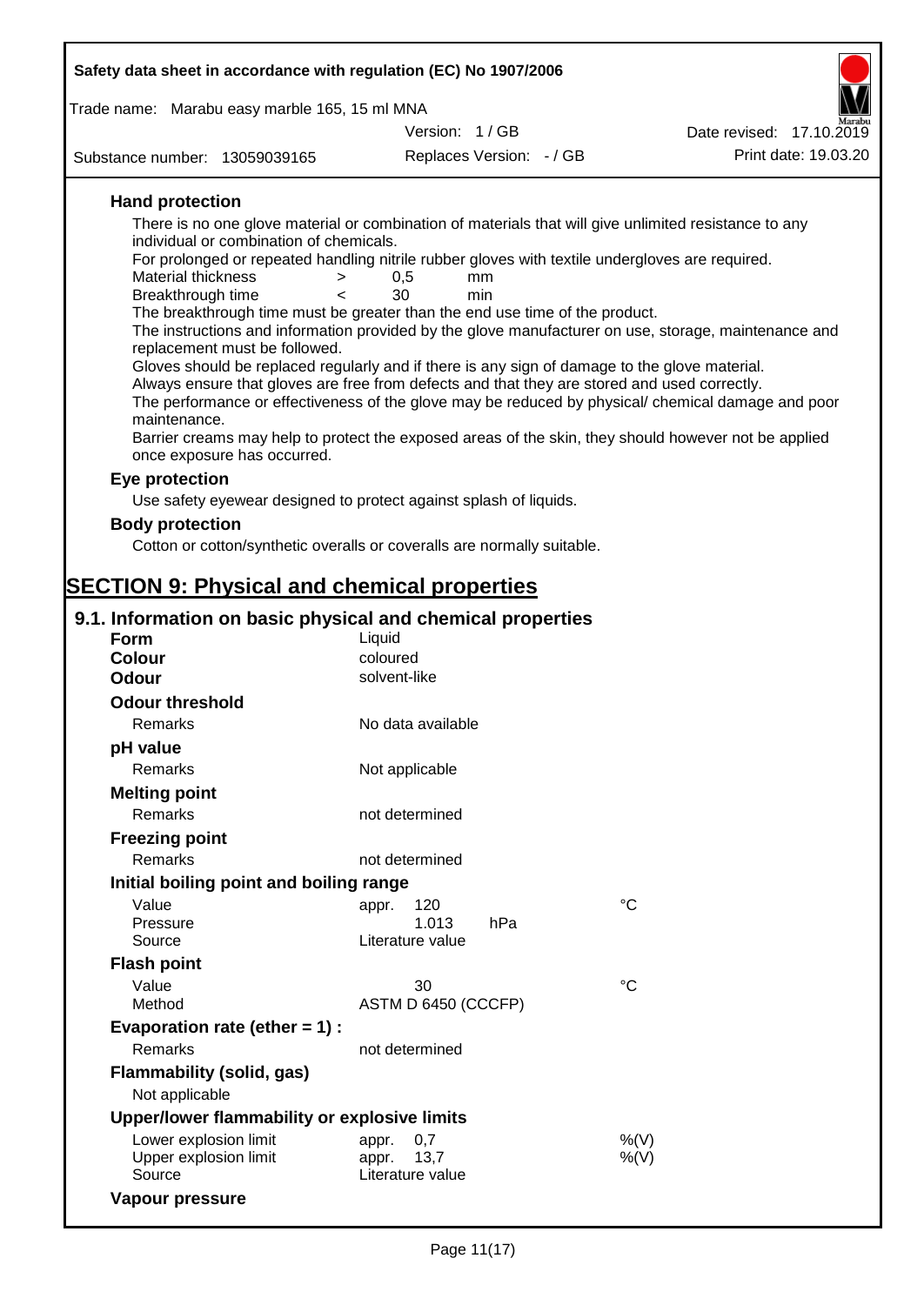| Safety data sheet in accordance with regulation (EC) No 1907/2006 |                          |                 |    |                   |                          |
|-------------------------------------------------------------------|--------------------------|-----------------|----|-------------------|--------------------------|
| Trade name: Marabu easy marble 165, 15 ml MNA                     | Version: 1/GB            |                 |    |                   | Date revised: 17.10.2019 |
|                                                                   |                          |                 |    |                   | Print date: 19.03.20     |
| Substance number: 13059039165                                     | Replaces Version: - / GB |                 |    |                   |                          |
| Value                                                             | 8                        |                 |    | hPa               |                          |
| Temperature                                                       | 20                       | $\rm ^{\circ}C$ |    |                   |                          |
| Method                                                            | calculated               |                 |    |                   |                          |
| <b>Vapour density</b>                                             |                          |                 |    |                   |                          |
| Remarks                                                           | not determined           |                 |    |                   |                          |
| <b>Density</b>                                                    |                          |                 |    |                   |                          |
| Value                                                             | 0,98                     |                 |    | g/cm <sup>3</sup> |                          |
| Temperature                                                       | 20                       | $\rm ^{\circ}C$ |    |                   |                          |
| Method                                                            | <b>DIN EN ISO 2811</b>   |                 |    |                   |                          |
| Solubility in water                                               |                          |                 |    |                   |                          |
| Remarks                                                           | partially miscible       |                 |    |                   |                          |
| <b>Partition coefficient: n-octanol/water</b>                     |                          |                 |    |                   |                          |
| Remarks                                                           | Not applicable           |                 |    |                   |                          |
| Ignition temperature                                              |                          |                 |    |                   |                          |
| Value                                                             | 200<br>appr.             |                 |    | $\rm ^{\circ}C$   |                          |
| Source                                                            | Literature value         |                 |    |                   |                          |
| <b>Viscosity</b>                                                  |                          |                 |    |                   |                          |
| dynamic                                                           |                          |                 |    |                   |                          |
| Value                                                             | 30                       | to              | 50 | mPa.s             |                          |
| Temperature                                                       | 40                       | $\rm ^{\circ}C$ |    |                   |                          |
| <b>Efflux time</b>                                                |                          |                 |    |                   |                          |
| Value                                                             | 25                       | to              | 70 | s                 |                          |
| Temperature                                                       | 20                       | $\rm ^{\circ}C$ |    |                   |                          |
| Method                                                            | DIN 53211 4 mm           |                 |    |                   |                          |
| <b>Explosive properties</b>                                       |                          |                 |    |                   |                          |
| evaluation                                                        | no                       |                 |    |                   |                          |
| <b>Oxidising properties</b>                                       |                          |                 |    |                   |                          |
| evaluation                                                        | None known               |                 |    |                   |                          |
| 9.2. Other information                                            |                          |                 |    |                   |                          |
| <b>Other information</b>                                          |                          |                 |    |                   |                          |

The physical specifications are approximate values and refer to the used safety relevant component(s).

# **SECTION 10: Stability and reactivity**

# **10.1. Reactivity**

No hazardous reactions when stored and handled according to prescribed instructions.

# **10.2. Chemical stability**

Stable under recommended storage and handling conditions (see section 7).

# **10.3. Possibility of hazardous reactions**

Keep away from oxidising agents, strongly alkaline and strongly acid materials in order to avoid exothermic reactions.

# **10.4. Conditions to avoid**

When exposed to high temperatures may produce hazardous decomposition products.

# **10.5. Incompatible materials**

No hazardous reactions when stored and handled according to prescribed instructions.

# **10.6. Hazardous decomposition products**

See chapter 5.2 (Firefighting measures - Special hazards arising from the substance or mixture).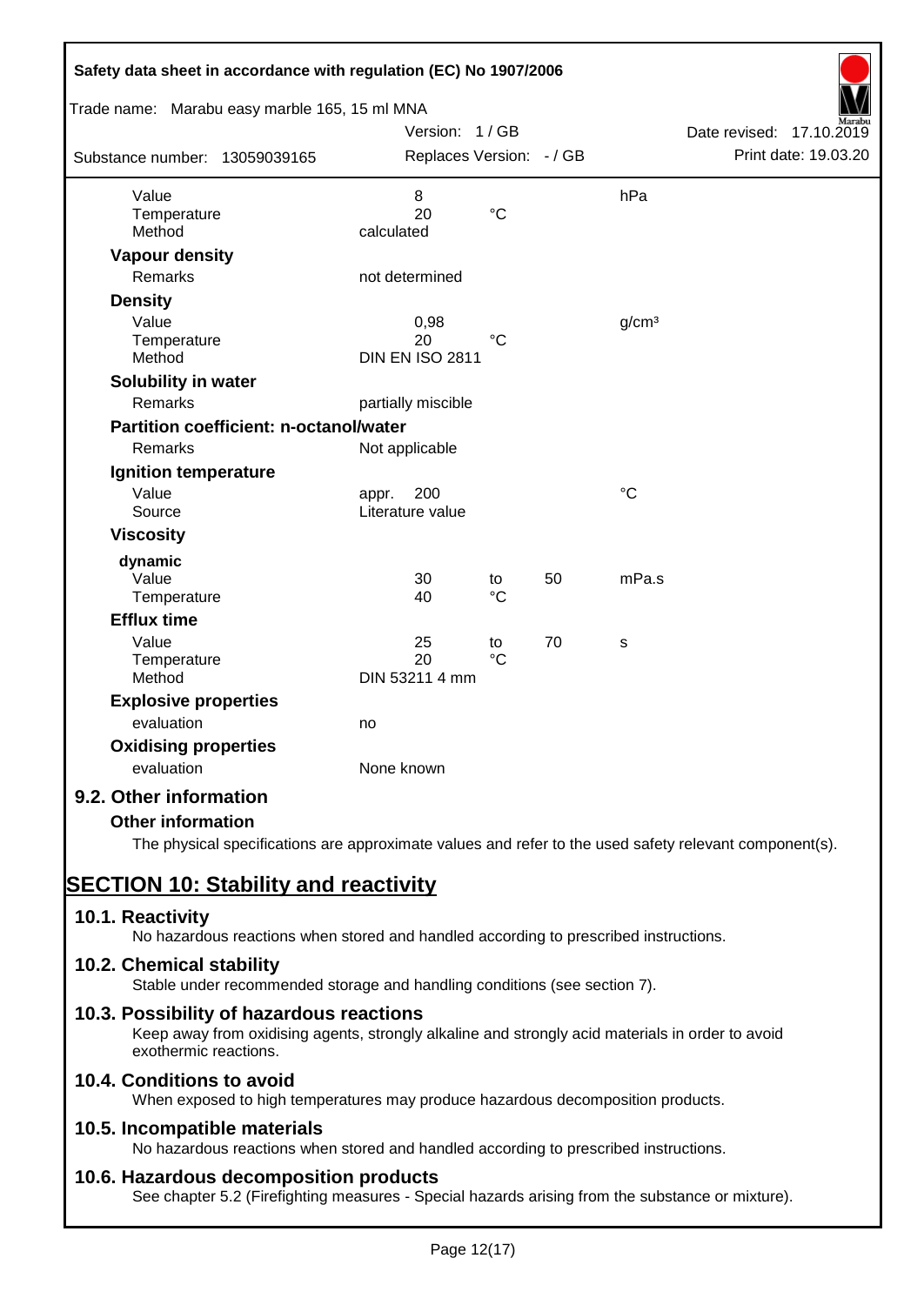| Safety data sheet in accordance with regulation (EC) No 1907/2006                                                                                                                                          |                                                                   |                                                                   |       |                                                                                                     |  |  |
|------------------------------------------------------------------------------------------------------------------------------------------------------------------------------------------------------------|-------------------------------------------------------------------|-------------------------------------------------------------------|-------|-----------------------------------------------------------------------------------------------------|--|--|
| Trade name: Marabu easy marble 165, 15 ml MNA                                                                                                                                                              |                                                                   |                                                                   |       |                                                                                                     |  |  |
|                                                                                                                                                                                                            |                                                                   | Version: 1/GB                                                     |       | Date revised: 17.10.2019                                                                            |  |  |
| Substance number: 13059039165                                                                                                                                                                              |                                                                   | Replaces Version: - / GB                                          |       | Print date: 19.03.20                                                                                |  |  |
|                                                                                                                                                                                                            |                                                                   |                                                                   |       |                                                                                                     |  |  |
|                                                                                                                                                                                                            |                                                                   |                                                                   |       |                                                                                                     |  |  |
| <b>SECTION 11: Toxicological information</b>                                                                                                                                                               |                                                                   |                                                                   |       |                                                                                                     |  |  |
| 11.1. Information on toxicological effects                                                                                                                                                                 |                                                                   |                                                                   |       |                                                                                                     |  |  |
| <b>Acute oral toxicity (Components)</b>                                                                                                                                                                    |                                                                   |                                                                   |       |                                                                                                     |  |  |
| 1-Methoxy-2-propanol                                                                                                                                                                                       |                                                                   |                                                                   |       |                                                                                                     |  |  |
| <b>Species</b>                                                                                                                                                                                             | rat                                                               |                                                                   |       |                                                                                                     |  |  |
| LD50                                                                                                                                                                                                       |                                                                   | 5200                                                              | mg/kg |                                                                                                     |  |  |
| <b>Acute dermal toxicity (Components)</b>                                                                                                                                                                  |                                                                   |                                                                   |       |                                                                                                     |  |  |
| 1-Methoxy-2-propanol                                                                                                                                                                                       |                                                                   |                                                                   |       |                                                                                                     |  |  |
| Species                                                                                                                                                                                                    | rabbit                                                            |                                                                   |       |                                                                                                     |  |  |
| LD50                                                                                                                                                                                                       |                                                                   | 14000                                                             | mg/kg |                                                                                                     |  |  |
| <b>Acute inhalational toxicity</b>                                                                                                                                                                         |                                                                   |                                                                   |       |                                                                                                     |  |  |
| Remarks                                                                                                                                                                                                    |                                                                   | Based on available data, the classification criteria are not met. |       |                                                                                                     |  |  |
| <b>Skin corrosion/irritation</b>                                                                                                                                                                           |                                                                   |                                                                   |       |                                                                                                     |  |  |
| Remarks                                                                                                                                                                                                    | Based on available data, the classification criteria are not met. |                                                                   |       |                                                                                                     |  |  |
| Serious eye damage/irritation                                                                                                                                                                              |                                                                   |                                                                   |       |                                                                                                     |  |  |
| Remarks                                                                                                                                                                                                    | Based on available data, the classification criteria are not met. |                                                                   |       |                                                                                                     |  |  |
| <b>Sensitization</b>                                                                                                                                                                                       |                                                                   |                                                                   |       |                                                                                                     |  |  |
| Remarks                                                                                                                                                                                                    |                                                                   | Based on available data, the classification criteria are not met. |       |                                                                                                     |  |  |
| <b>Mutagenicity</b>                                                                                                                                                                                        |                                                                   |                                                                   |       |                                                                                                     |  |  |
| Remarks                                                                                                                                                                                                    |                                                                   | Based on available data, the classification criteria are not met. |       |                                                                                                     |  |  |
| <b>Reproductive toxicity</b>                                                                                                                                                                               |                                                                   |                                                                   |       |                                                                                                     |  |  |
| Remarks                                                                                                                                                                                                    |                                                                   | Based on available data, the classification criteria are not met. |       |                                                                                                     |  |  |
| Carcinogenicity                                                                                                                                                                                            |                                                                   |                                                                   |       |                                                                                                     |  |  |
| Remarks                                                                                                                                                                                                    |                                                                   | Based on available data, the classification criteria are not met. |       |                                                                                                     |  |  |
| <b>Specific Target Organ Toxicity (STOT)</b>                                                                                                                                                               |                                                                   |                                                                   |       |                                                                                                     |  |  |
| <b>Single exposure</b>                                                                                                                                                                                     |                                                                   |                                                                   |       |                                                                                                     |  |  |
| Remarks                                                                                                                                                                                                    |                                                                   | The classification criteria are met.                              |       |                                                                                                     |  |  |
| evaluation                                                                                                                                                                                                 |                                                                   | May cause drowsiness or dizziness.                                |       |                                                                                                     |  |  |
| <b>Repeated exposure</b><br>Remarks                                                                                                                                                                        |                                                                   | Based on available data, the classification criteria are not met. |       |                                                                                                     |  |  |
|                                                                                                                                                                                                            |                                                                   |                                                                   |       |                                                                                                     |  |  |
| <b>Aspiration hazard</b><br>Based on available data, the classification criteria are not met.                                                                                                              |                                                                   |                                                                   |       |                                                                                                     |  |  |
|                                                                                                                                                                                                            |                                                                   |                                                                   |       |                                                                                                     |  |  |
| <b>Experience in practice</b>                                                                                                                                                                              |                                                                   |                                                                   |       |                                                                                                     |  |  |
| Exposure to component solvents vapours concentration in excess of the stated occupational exposure<br>limit may result in adverse health effects such as mucous membrane and respiratory system irritation |                                                                   |                                                                   |       | and adverse effects on kidney liver and control pervous system. Symptoms and signs include beadashe |  |  |

and adverse effects on kidney, liver and central nervous system. Symptoms and signs include headache, dizziness, fatigue, muscular weakness, drowsiness and in extreme cases, loss of consciousness. Solvents may cause some of the above effects by absorption through the skin. Repeated or prolonged contact with the mixture may cause removal of natural fat from the skin resulting in non-allergic contact dermatitis and absorption through the skin. The liquid splashed in the eyes may cause irritation and reversible damage. Ingestion may cause nausea, diarrhoea and vomiting. This takes into account, where known, delayed and immediate effects and also chronic effects of components from short-term and long-term exposure by oral, inhalation and dermal routes of exposure and eye contact.

#### **Other information**

There are no data available on the mixture itself.

The mixture has been assessed following the additivity method of the CLP Regulation (EC) No 1272/2008 and classified for toxicological hazards accordingly.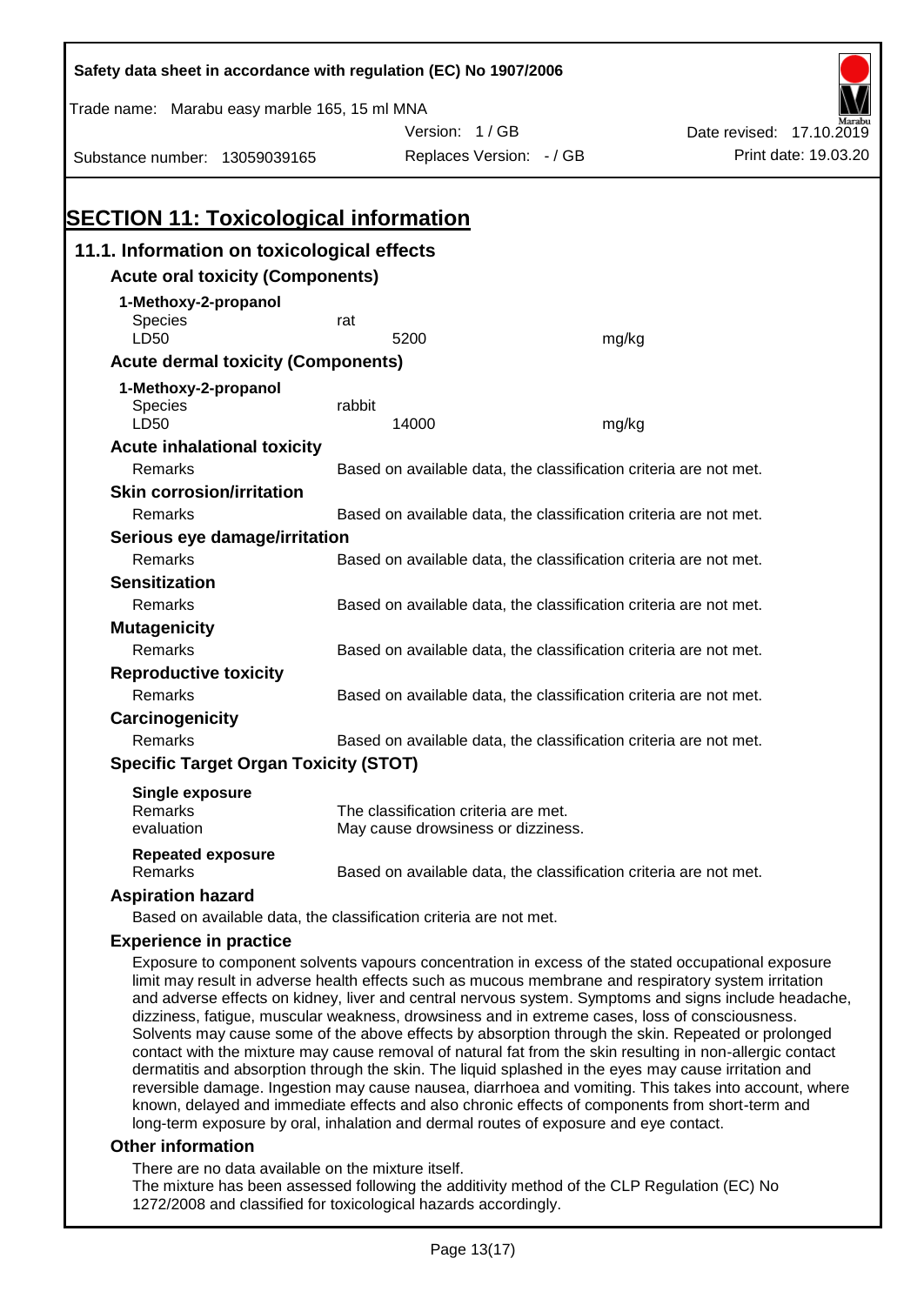| Safety data sheet in accordance with regulation (EC) No 1907/2006                                                                                                |                   |                  |                              |                                                    |                                                                                                  |
|------------------------------------------------------------------------------------------------------------------------------------------------------------------|-------------------|------------------|------------------------------|----------------------------------------------------|--------------------------------------------------------------------------------------------------|
| Trade name: Marabu easy marble 165, 15 ml MNA                                                                                                                    |                   |                  |                              |                                                    |                                                                                                  |
|                                                                                                                                                                  |                   |                  | Version: 1/GB                |                                                    | Date revised: 17.10.2019                                                                         |
| Substance number: 13059039165                                                                                                                                    |                   |                  | Replaces Version: - / GB     |                                                    | Print date: 19.03.20                                                                             |
| <b>SECTION 12: Ecological information</b>                                                                                                                        |                   |                  |                              |                                                    |                                                                                                  |
| 12.1. Toxicity                                                                                                                                                   |                   |                  |                              |                                                    |                                                                                                  |
| <b>General information</b>                                                                                                                                       |                   |                  |                              |                                                    |                                                                                                  |
| There are no data available on the mixture itself. Do not allow to enter drains or water courses. The<br>and is not classified as dangerous for the environment. |                   |                  |                              |                                                    | mixture has been assessed following the summation method of the CLP Regulation (EC) No 1272/2008 |
| <b>Fish toxicity (Components)</b>                                                                                                                                |                   |                  |                              |                                                    |                                                                                                  |
| 1-Methoxy-2-propanol                                                                                                                                             |                   |                  |                              |                                                    |                                                                                                  |
| <b>Species</b>                                                                                                                                                   |                   |                  | golden orfe (Leuciscus idus) |                                                    |                                                                                                  |
| LC <sub>0</sub><br>Duration of exposure                                                                                                                          | $\geq$            | 4600<br>96       | h                            | mg/l                                               |                                                                                                  |
| <b>Daphnia toxicity (Components)</b>                                                                                                                             |                   |                  |                              |                                                    |                                                                                                  |
|                                                                                                                                                                  |                   |                  |                              |                                                    |                                                                                                  |
| 1-Methoxy-2-propanol<br><b>Species</b>                                                                                                                           | Daphnia magna     |                  |                              |                                                    |                                                                                                  |
| <b>EC50</b>                                                                                                                                                      |                   | 23300            |                              | mg/l                                               |                                                                                                  |
| Duration of exposure                                                                                                                                             |                   | 48               | h                            |                                                    |                                                                                                  |
| <b>Algae toxicity (Components)</b>                                                                                                                               |                   |                  |                              |                                                    |                                                                                                  |
| 1-Methoxy-2-propanol                                                                                                                                             |                   |                  |                              |                                                    |                                                                                                  |
| <b>Species</b>                                                                                                                                                   | Desmodesmus       |                  |                              |                                                    |                                                                                                  |
| <b>EC50</b><br>Duration of exposure                                                                                                                              | $\geq$            | 1000<br>168      | h                            | mg/l                                               |                                                                                                  |
| <b>Bacteria toxicity (Components)</b>                                                                                                                            |                   |                  |                              |                                                    |                                                                                                  |
| 1-Methoxy-2-propanol                                                                                                                                             |                   |                  |                              |                                                    |                                                                                                  |
| <b>Species</b>                                                                                                                                                   |                   | activated sludge |                              |                                                    |                                                                                                  |
| <b>EC50</b>                                                                                                                                                      | $\geq$            | 1000             |                              | mg/l                                               |                                                                                                  |
| 12.2. Persistence and degradability                                                                                                                              |                   |                  |                              |                                                    |                                                                                                  |
| <b>General information</b>                                                                                                                                       |                   |                  |                              |                                                    |                                                                                                  |
| No data available                                                                                                                                                |                   |                  |                              |                                                    |                                                                                                  |
| <b>Biodegradability (Components)</b>                                                                                                                             |                   |                  |                              |                                                    |                                                                                                  |
| 1-Methoxy-2-propanol                                                                                                                                             |                   |                  |                              |                                                    |                                                                                                  |
| Value                                                                                                                                                            |                   | 90               |                              | %                                                  |                                                                                                  |
| Duration of test<br>evaluation                                                                                                                                   |                   | 28               | d                            | Readily biodegradable (according to OECD criteria) |                                                                                                  |
| Method                                                                                                                                                           | <b>OECD 301 F</b> |                  |                              |                                                    |                                                                                                  |
| 12.3. Bioaccumulative potential                                                                                                                                  |                   |                  |                              |                                                    |                                                                                                  |
| <b>General information</b>                                                                                                                                       |                   |                  |                              |                                                    |                                                                                                  |
| There are no data available on the mixture itself.                                                                                                               |                   |                  |                              |                                                    |                                                                                                  |
| <b>Partition coefficient: n-octanol/water</b>                                                                                                                    |                   |                  |                              |                                                    |                                                                                                  |
| Remarks                                                                                                                                                          |                   | Not applicable   |                              |                                                    |                                                                                                  |
| 12.4. Mobility in soil                                                                                                                                           |                   |                  |                              |                                                    |                                                                                                  |
|                                                                                                                                                                  |                   |                  |                              |                                                    |                                                                                                  |
| <b>General information</b><br>There are no data available on the mixture itself.                                                                                 |                   |                  |                              |                                                    |                                                                                                  |
|                                                                                                                                                                  |                   |                  |                              |                                                    |                                                                                                  |
| 12.5. Results of PBT and vPvB assessment                                                                                                                         |                   |                  |                              |                                                    |                                                                                                  |
| <b>General information</b>                                                                                                                                       |                   |                  |                              |                                                    |                                                                                                  |
| There are no data available on the mixture itself.                                                                                                               |                   |                  |                              |                                                    |                                                                                                  |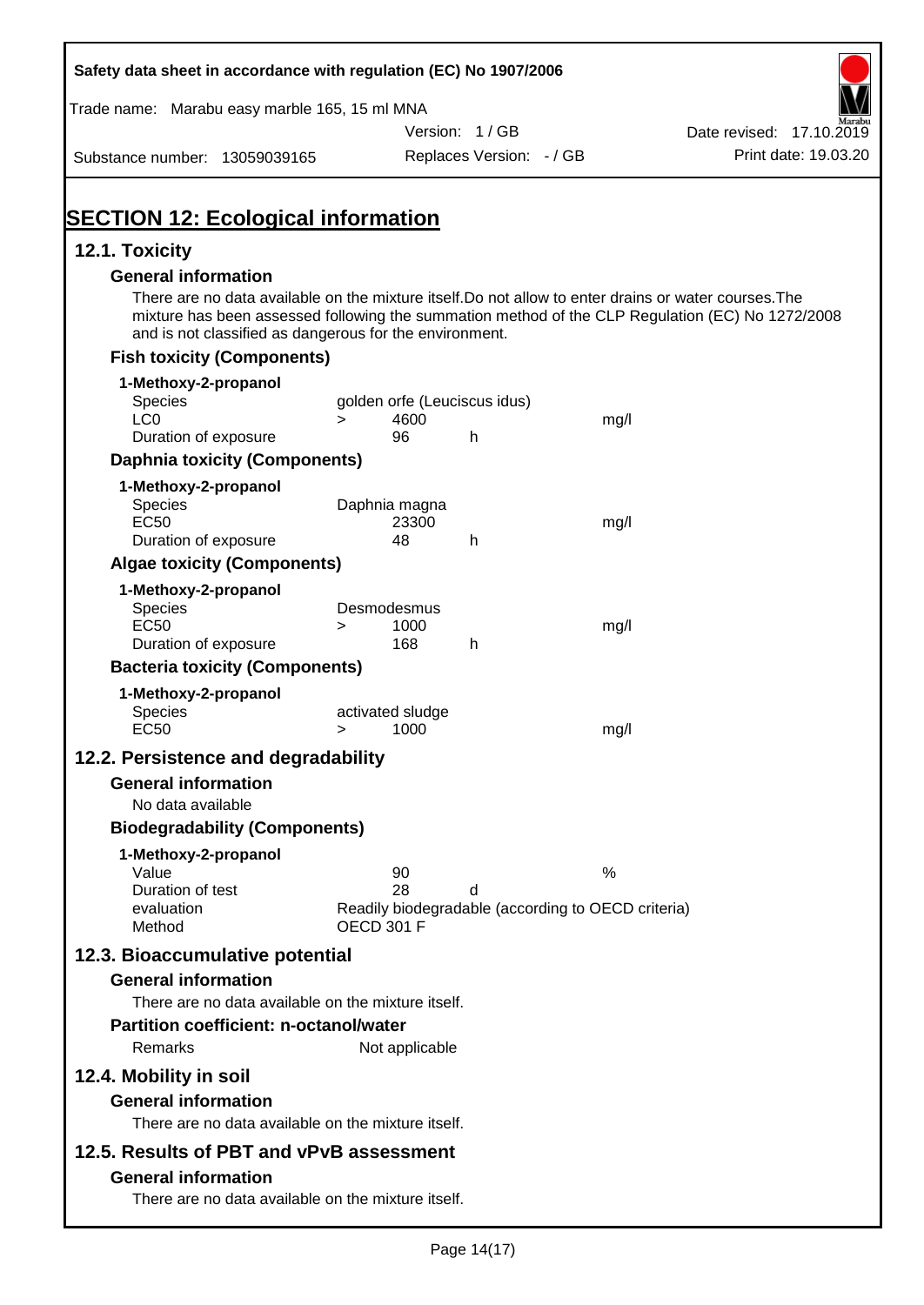#### **Safety data sheet in accordance with regulation (EC) No 1907/2006**

Trade name: Marabu easy marble 165, 15 ml MNA

Version: 1 / GB

Substance number: 13059039165

Replaces Version: - / GB Print date: 19.03.20 Date revised: 17.10.2019

#### **12.6. Other adverse effects**

#### **General information**

There are no data available on the mixture itself.

# **SECTION 13: Disposal considerations**

#### **13.1. Waste treatment methods**

#### **Disposal recommendations for the product**

Do not allow to enter drains or water courses.

Wastes and emptied containers should be classified in accordance with relevant national regulation. The European Waste Catalogue classification of this product, when disposed of as waste is

EWC waste code 08 01 11<sup>\*</sup> waste paint and varnish containing organic solvents or other dangerous substances

If this product is mixed with other wastes, the original waste product code may no longer apply and the appropriate code should be assigned.

For further information contact your local waste authority.

#### **Disposal recommendations for packaging**

Using information provided in this safety data sheet, advice should be obtained from the relevant waste authority on the classification of empty containers.

Empty containers must be scrapped or reconditioned.

Not emptied containers are hazardous waste (waste code number 150110).

# **SECTION 14: Transport information**

**Information for all modes of transport**

|                                     | <b>Land transport ADR/RID</b> | <b>Marine transport</b><br><b>IMDG/GGVSee</b> | Air transport<br><b>ICAO/IATA</b> |
|-------------------------------------|-------------------------------|-----------------------------------------------|-----------------------------------|
| Tunnel restriction code             | D/E                           |                                               |                                   |
| 14.1. UN number                     | 1263                          | 1263                                          | 1263                              |
| 14.2. UN proper shipping name       | <b>PAINT</b>                  | <b>PAINT</b>                                  | <b>PAINT</b>                      |
| 14.3. Transport hazard<br>class(es) | 3                             | $\mathbf{3}$                                  | 3                                 |
| Label                               |                               |                                               |                                   |
| 14.4. Packing group                 | Ш                             | Ш                                             | Ш                                 |
| Special provision                   | 640E                          |                                               |                                   |
| <b>Limited Quantity</b>             | 51                            |                                               |                                   |
| Transport category                  | $\mathbf{3}$                  |                                               |                                   |
| 14.5. Environmental hazards         |                               | no                                            |                                   |
|                                     |                               |                                               |                                   |

Page 15(17)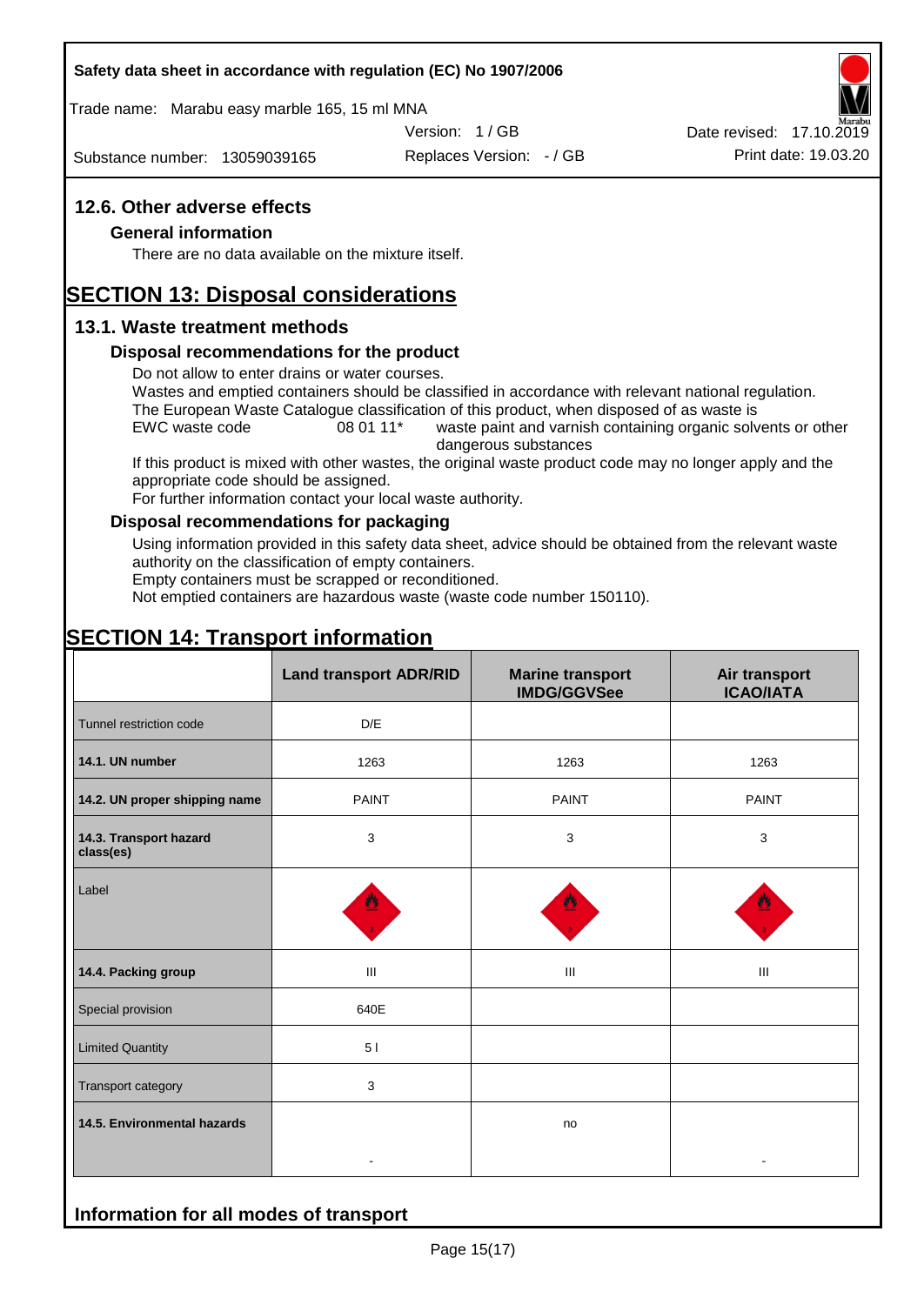| Safety data sheet in accordance with regulation (EC) No 1907/2006                                                                                                                                                                                          |                                                                                       |                          |           |    |                          |                      |
|------------------------------------------------------------------------------------------------------------------------------------------------------------------------------------------------------------------------------------------------------------|---------------------------------------------------------------------------------------|--------------------------|-----------|----|--------------------------|----------------------|
| Trade name: Marabu easy marble 165, 15 ml MNA                                                                                                                                                                                                              |                                                                                       |                          |           |    |                          |                      |
|                                                                                                                                                                                                                                                            |                                                                                       | Version: 1/GB            |           |    | Date revised: 17.10.2019 |                      |
| Substance number: 13059039165                                                                                                                                                                                                                              |                                                                                       | Replaces Version: - / GB |           |    |                          | Print date: 19.03.20 |
| 14.6. Special precautions for user<br>Transport within the user's premises:<br>Always transport in closed containers that are upright and secure.<br>Ensure that persons transporting the product know what to do in the event of an accident or spillage. |                                                                                       |                          |           |    |                          |                      |
| <b>Other information</b><br>14.7. Transport in bulk according to Annex II of Marpol and the IBC Code<br>no                                                                                                                                                 |                                                                                       |                          |           |    |                          |                      |
| <b>SECTION 15: Regulatory information</b>                                                                                                                                                                                                                  |                                                                                       |                          |           |    |                          |                      |
| 15.1. Safety, health and environmental regulations/legislation specific for the substance<br>or mixture                                                                                                                                                    |                                                                                       |                          |           |    |                          |                      |
| Major-accident categories acc. 96/82/EC                                                                                                                                                                                                                    |                                                                                       |                          |           |    |                          |                      |
| 6<br>Category                                                                                                                                                                                                                                              | Flammable                                                                             |                          | 5.000.000 | kg | 50.000.000               | kg                   |
| <b>VOC</b>                                                                                                                                                                                                                                                 |                                                                                       |                          |           |    |                          |                      |
| VOC (EU)<br>VOC (EU)                                                                                                                                                                                                                                       | 73,02                                                                                 | %<br>715,6               | g/l       |    |                          |                      |
| <b>Other information</b>                                                                                                                                                                                                                                   |                                                                                       |                          |           |    |                          |                      |
| The product does not contain substances of very high concern (SVHC).                                                                                                                                                                                       |                                                                                       |                          |           |    |                          |                      |
| <b>Other information</b>                                                                                                                                                                                                                                   |                                                                                       |                          |           |    |                          |                      |
| All components are contained in the TSCA inventory or exempted.<br>All components are contained in the AICS inventory.<br>All components are contained in the DSL or NDSL inventory.<br>15.2. Chemical safety assessment                                   |                                                                                       |                          |           |    |                          |                      |
| For this preparation a chemical safety assessment has not been carried out.<br><b>ISECTION 16: Other information</b>                                                                                                                                       |                                                                                       |                          |           |    |                          |                      |
|                                                                                                                                                                                                                                                            |                                                                                       |                          |           |    |                          |                      |
| <b>Hazard statements listed in Chapter 3</b><br><b>EUH066</b>                                                                                                                                                                                              |                                                                                       |                          |           |    |                          |                      |
| H <sub>226</sub>                                                                                                                                                                                                                                           | Repeated exposure may cause skin dryness or cracking.<br>Flammable liquid and vapour. |                          |           |    |                          |                      |
| H302                                                                                                                                                                                                                                                       | Harmful if swallowed.                                                                 |                          |           |    |                          |                      |
| H304                                                                                                                                                                                                                                                       | May be fatal if swallowed and enters airways.                                         |                          |           |    |                          |                      |
| H312<br>H315                                                                                                                                                                                                                                               | Harmful in contact with skin.<br>Causes skin irritation.                              |                          |           |    |                          |                      |
| H318                                                                                                                                                                                                                                                       | Causes serious eye damage.                                                            |                          |           |    |                          |                      |
| H332                                                                                                                                                                                                                                                       | Harmful if inhaled.                                                                   |                          |           |    |                          |                      |
| H335                                                                                                                                                                                                                                                       | May cause respiratory irritation.                                                     |                          |           |    |                          |                      |
| H336                                                                                                                                                                                                                                                       | May cause drowsiness or dizziness.                                                    |                          |           |    |                          |                      |
| <b>H360D</b>                                                                                                                                                                                                                                               | May damage the unborn child.                                                          |                          |           |    |                          |                      |
| <b>CLP categories listed in Chapter 3</b>                                                                                                                                                                                                                  |                                                                                       |                          |           |    |                          |                      |
| Acute Tox. 4                                                                                                                                                                                                                                               | Acute toxicity, Category 4                                                            |                          |           |    |                          |                      |
| Asp. Tox. 1<br>Eye Dam. 1                                                                                                                                                                                                                                  | Aspiration hazard, Category 1<br>Serious eye damage, Category 1                       |                          |           |    |                          |                      |
| Flam. Liq. 3                                                                                                                                                                                                                                               | Flammable liquid, Category 3                                                          |                          |           |    |                          |                      |
| Repr. 1B                                                                                                                                                                                                                                                   | Reproductive toxicity, Category 1B                                                    |                          |           |    |                          |                      |
| Skin Irrit. 2                                                                                                                                                                                                                                              | Skin irritation, Category 2                                                           |                          |           |    |                          |                      |
| STOT SE 3                                                                                                                                                                                                                                                  | Specific target organ toxicity - single exposure, Category 3                          |                          |           |    |                          |                      |
| <b>Supplemental information</b>                                                                                                                                                                                                                            |                                                                                       |                          |           |    |                          |                      |
| Relevant changes compared with the previous version of the safety data sheet are marked with: ***                                                                                                                                                          |                                                                                       |                          |           |    |                          |                      |
| This information is based on our present state of knowledge. However, it should not constitute a                                                                                                                                                           |                                                                                       |                          |           |    |                          |                      |
| guarantee for any specific product properties and shall not establish a legally valid relationship.<br>The information in this Safety Data Sheet is based on the present state of knowledge and current                                                    |                                                                                       |                          |           |    |                          |                      |